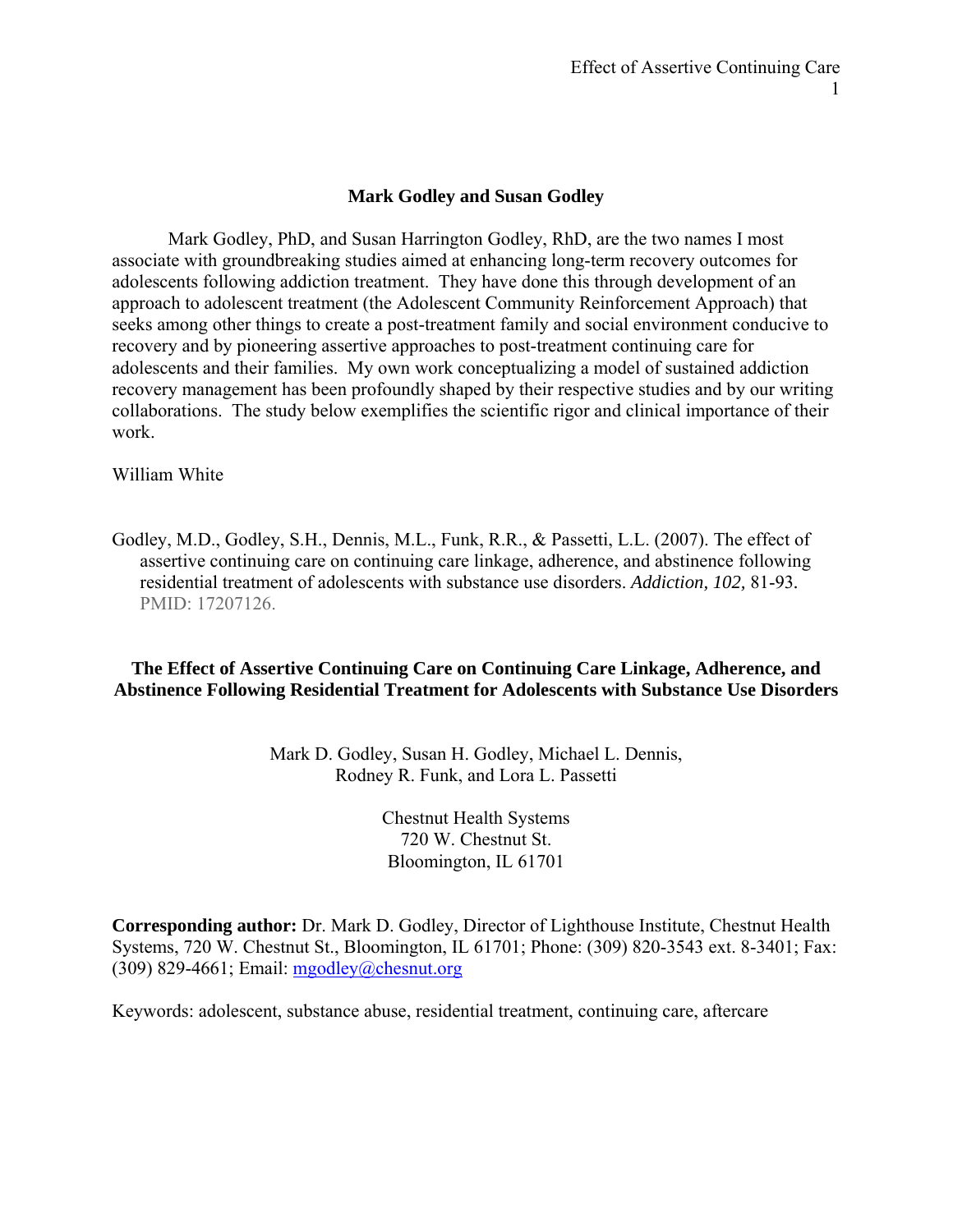## **The Effect of Assertive Continuing Care on Continuing Care Linkage, Adherence, and Abstinence Following Residential Treatment for Substance Use Disorders in Adolescents**

Mark D. Godley, Susan H. Godley, Michael L. Dennis, Rodney R. Funk and Lora L. Passetti

### **Abstract**

Aims. This study compared assertive continuing care (ACC) to usual continuing care (UCC) on linkage, retention, and a measure of continuing care adherence. Outcome analyses tested the direct and indirect effects of both conditions and level of adherence on early (months 1-3) and longer-term (months 4-9) abstinence.

**Design.** Two-group randomized design.

**Setting.** 11 counties surrounding a community-based residential treatment program in the Midwestern section of the United States.

**Participants.** 183 adolescents, ages 12 to 17, with one or more DSM-IV substance use dependence disorder and met ASAM placement criteria for non-medical residential treatment.

**Intervention.** Prior to discharge from residential treatment, participants were randomly assigned to receive either UCC, available at outpatient clinics in the 11-county study area, or ACC via home visits.

**Measurements.** Self-reported interview data were collected at intake, 3, 6, and 9 months post residential discharge. Urine test data and interviews with a caregiver were conducted at baseline and three months.

**Findings.** ACC led to significantly greater continuing care linkage and retention, and longerterm abstinence from marijuana. ACC resulted in significantly better adherence to continuing care criteria, which in turn, predicted superior early abstinence. Superior early abstinence outcomes for both conditions predicted longer-term abstinence.

**Conclusions.** ACC appears to be an effective alternative to UCC for linking, retaining, and increasing adherence to continuing care. Replication with larger samples is needed to further investigate the direct and indirect effects of ACC found in this study.

## **The Effect of Assertive Continuing Care on Continuing Care Linkage, Adherence, and Abstinence Following Residential Treatment for Substance Use Disorders in Adolescents**

Treatment admissions for adolescents with alcohol and other substance use disorders continue to increase. In the United States, the annual number of adolescents admitted to residential treatment grew from approximately 15,000 to 24,000 between 1992 and 2002 (1).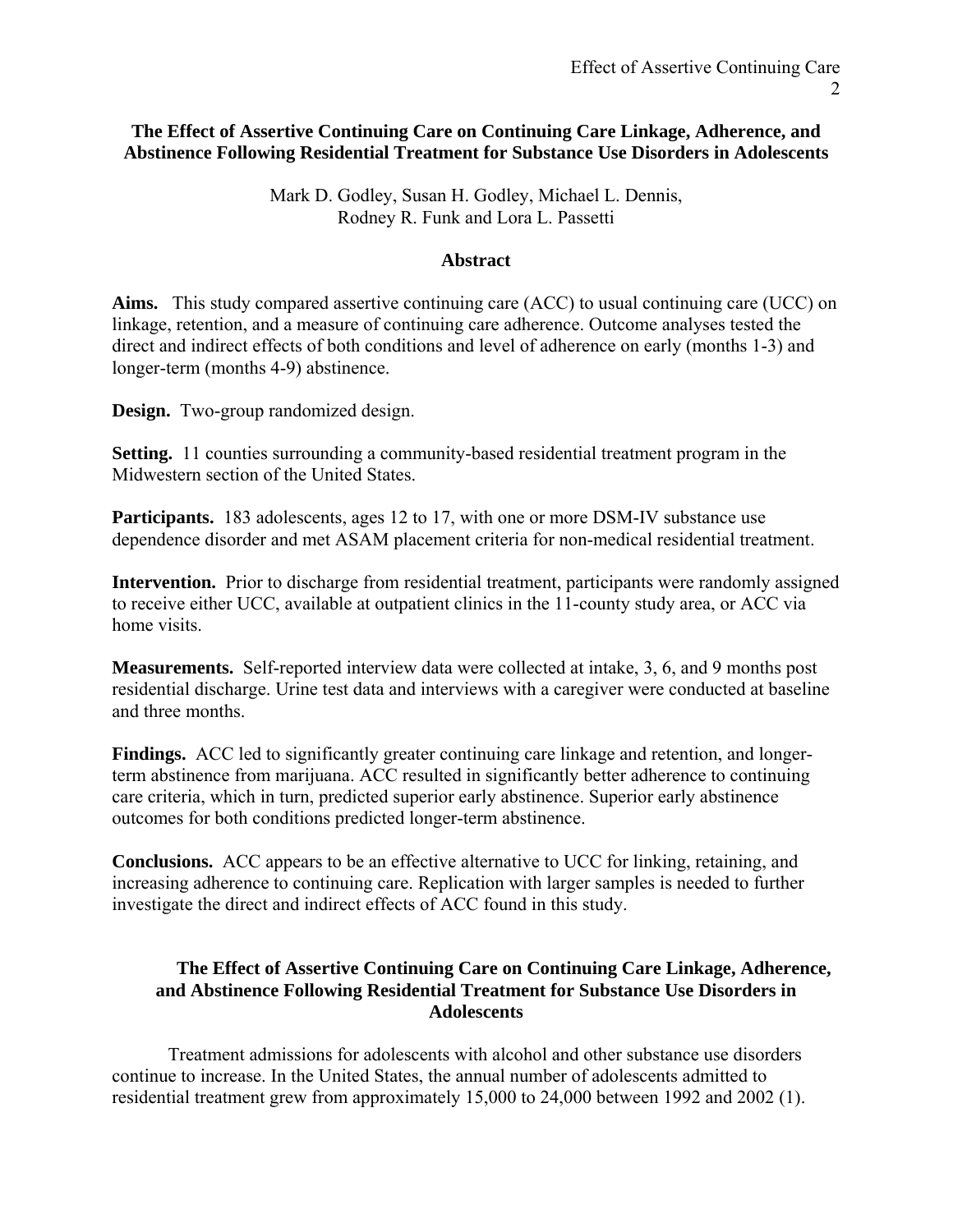Many states and purchasers of treatment have adopted the patient placement criteria developed by the American Society for Addiction Medicine (ASAM; 2), which restricts residential treatment admissions to those adolescents with the most severe problems. Recent work that compares the characteristics of adolescents placed in residential and outpatient treatment confirms that the former have more severe substance use problems, are more likely to have cooccurring mental health disorders, and have more severe family and school problems (3-4). Although studies of adolescent residential treatment reveal significant decreases in use after residential treatment (5-6), there is also evidence of high rates of relapse once adolescents return to their natural environment (7-8). Accordingly, continuing care (sometimes referred to as aftercare) has been widely recommended as a critical component for maintaining treatment gains after residential treatment for both adults and adolescents (3, 9-16).

Recent research demonstrating the importance of early sustained abstinence as a critical response to treatment in the prediction of long-term abstinence provides support for the possibility that linkage to and retention in continuing care following discharge from residential treatment could contribute to improving early sustained abstinence. In two studies of adults who were primarily dependent on cocaine and alcohol, retention in outpatient treatment and reduced use were not sufficient to predict long-term abstinence outcomes; only those with a period of sustained abstinence during (outpatient) treatment experienced sustained post-treatment abstinence (17-18). While the experimental approaches may have been more effective at retention and moving participants to early abstinence, it was whether the actual early sustained abstinence response (regardless of condition) was obtained that predicted long-term abstinence. This finding suggests that the impact of treatment was mediated by the early response to treatment, that multiple types of treatment could produce this response, and that it was the "early treatment response" that served as the key to subsequent sustained abstinence. Continuing care strategies have not been tested within this analytic model; however, the theoretical rationale for such services is consistent with promoting early and ongoing sustained abstinence. Although continuing care following residential treatment is recognized as the standard of practice in the treatment of substance use disorders (19-20), there is considerable evidence that many adult and adolescent clients do not link to a continuing care service following residential treatment (9, 21). For example, in a recent study of 13,248 adolescent residential discharges in 23 states, the Office of Applied Studies (OAS; 22) found that 38% completed successfully, another 10% were formally transferred to another level of care, 20% left against staff advice, and the remainder were administratively discharged without completing residential treatment. With an unplanned discharge rate of 52%, these data suggest that a significant barrier to continuing care may be due to the high unplanned discharge rate for adolescents leaving residential treatment. Other barriers to continuing care linkage and retention include (a) low perceived benefit relative to cost (23); (b) axis 1 comorbid diagnosis (24); and (c) distance from clinic (25-26).

Studies of both substance use disorders and other problems have addressed barriers to compliance with disease management strategies by using "assertive" approaches that transferred the responsibility for linkage and retention from the patient to the clinician. Therapist-initiated contacts have proven useful for depression treatment (27) and cigarette cessation (28), while home-visiting nurses have for public health interventions (29) and the prevention of nursing home placement of the elderly (30). Studies of therapist-initiated contacts with adolescent substance disordered patients are rare. Slesnick and Prestopnik (31) reported superior enrollment and retention in outpatient treatment for home visits compared to office visits. Therapist-initiated contact with adult patients has been reported with mixed outcome results (32-34).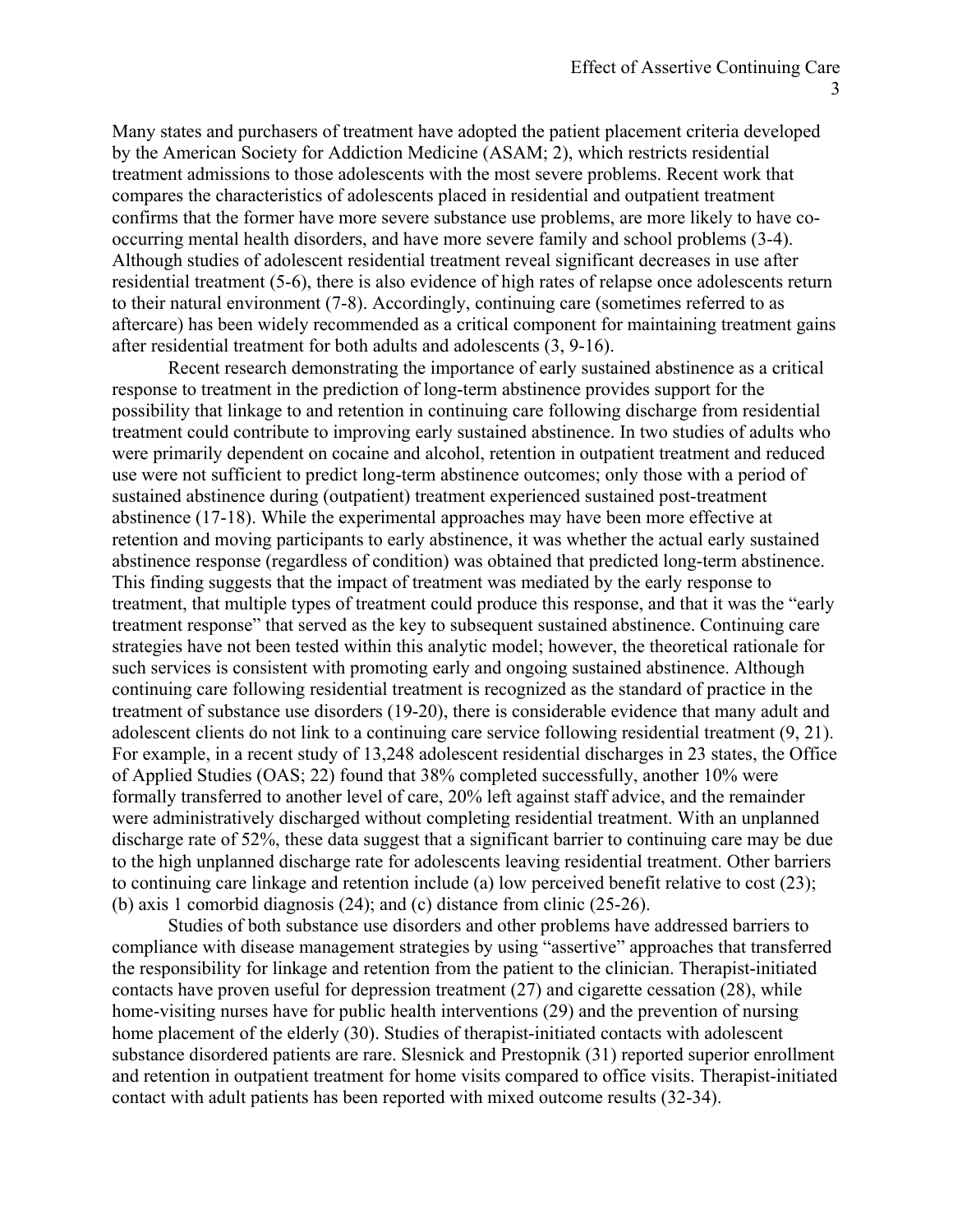Previously, we reported preliminary findings from a controlled study designed to improve linkage to and retention in continuing care services and treatment outcomes for adolescents discharged from residential treatment (21). Early findings from this five-year study showed that an assertive service delivery protocol using home visits, case management (21), and the community reinforcement approach (35-39) was significantly more likely than the usual continuing care (UCC) condition to link participants to assertive continuing care (ACC), despite the fact that nearly half of the participants in both conditions had unplanned discharges from residential treatment. Outcomes at the end of the three-month continuing care phase showed that a significantly greater proportion of ACC participants remained abstinent from marijuana compared to the UCC condition. Results for alcohol abstinence were marginally significant.

 The purpose of this paper is twofold: (1) to update results reported in the preliminary findings paper (21) on the effect of ACC in linking and retaining adolescents in post-residential continuing care and its effect on abstinence outcomes; and (2) to extend the understanding of more effective continuing care in general, and ACC, in particular, by examining (a) its ability to increase a measure of general continuing care adherence (GCCA); (b) the extent to which continuing care adherence (from UCC and ACC) predicts early abstinence; and (c) the extent to which early abstinence then predicts longer-term abstinence outcomes. Thus, the analyses assume that ACC has a direct effect on GCCA and indirect effects on early abstinence (via GCCA) and sustained abstinence (via GCCA and early abstinence).

#### **Methods**

#### *Participants*

To be included in this study, the adolescents attending residential treatment had to meet criteria for a Diagnostic and Statistical Manual of Mental Disorders (DSM-IV; 40) diagnosis of current alcohol and/or other drug dependence, be between the ages of 12 and 17, and reside in the 11 county central Illinois area targeted for the intervention. Potential participants were excluded if they left residential treatment prior to their seventh day, were a ward of the state child welfare department, did not intend to return to a target county upon discharge, were deemed a danger to self or others, or exhibited active, uncontrolled psychotic symptoms. In all, 125 (36%) out of 351 adolescents did not meet eligibility criteria. The main reasons for ineligibility were leaving residential treatment prior to seven days (n=31) or returning to a juvenile correction facility prior to residential discharge (n=44). The remainder were excluded from the study because: (a) they did not return to the target community at discharge  $(n= 7)$ ; (b) they were a danger to themselves or others  $(n=1)$ ; (c) their psychosis interfered with understanding the study measurement  $(n=3)$ ; (d) they were a ward of the state  $(n=5)$ ; (e) did not complete the intake assessment (n=1); or (f) they were already participating in another study or were still in residential treatment when the study ended (n=33). Adolescents and an accompanying parent/caregiver were approached for participation in the study during the first week of the adolescents' admission to residential treatment. They were provided an explanation of the study and the informed consent process under the supervision of the Chestnut Health System's Institutional Review Board; 81% (183/226) signed an informed consent agreement to participate in the study and 19% (n=43) declined to participate.

 Of the 183 adolescents participating in the study, 71% were male, 73% were Caucasian, 18% were African American, 45% were age 17 or 18 (M=16.2, S.D.=1.2), 37% had not completed school beyond the eighth grade (M=8.9, S.D.=1.4), 89% were unemployed, 33% were from two-parent families, and 82% had prior involvement with the juvenile justice system. All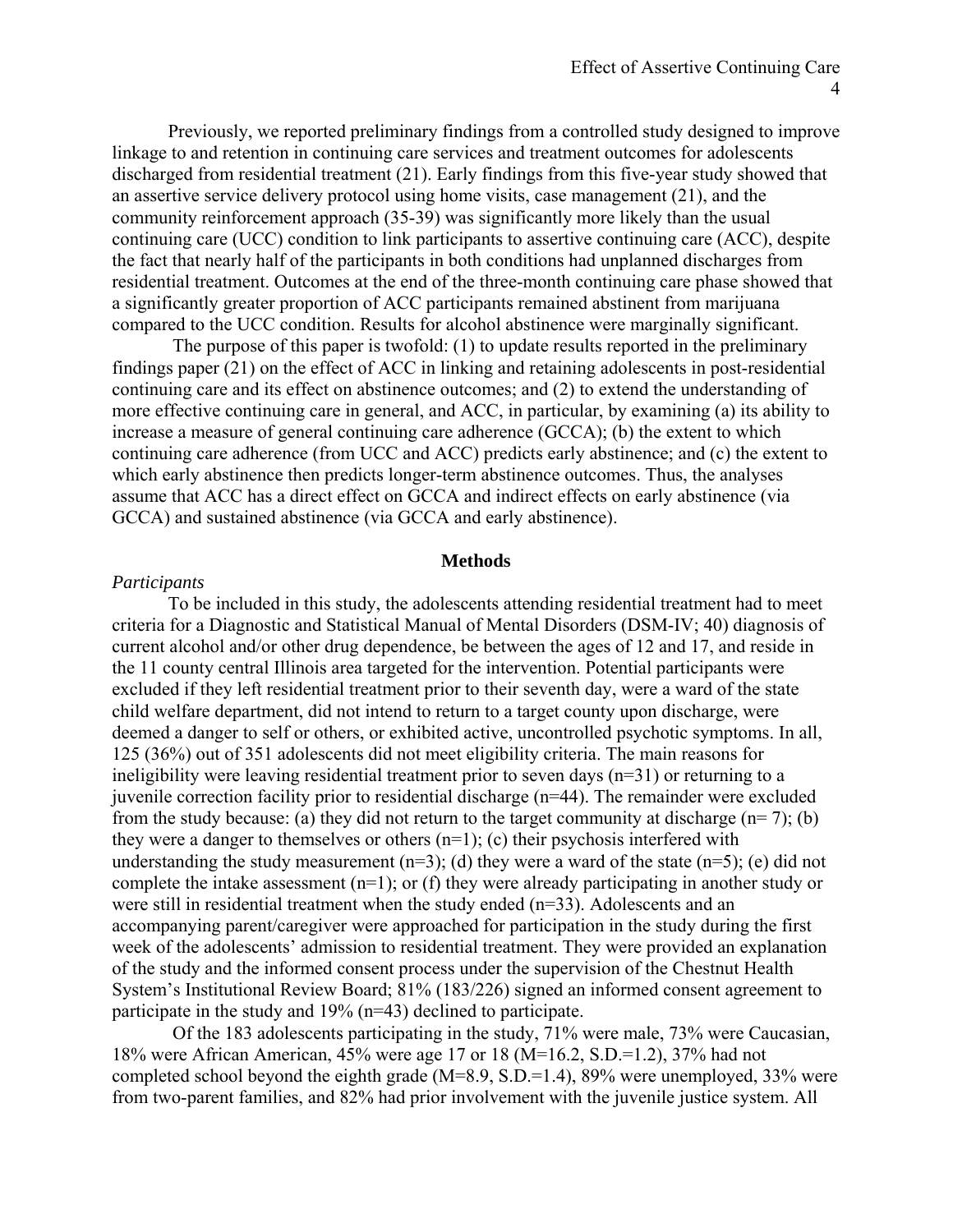participants met criteria for a DSM-IV substance use disorder, with the majority meeting dependence criteria for alcohol (54%) and marijuana (87%), and a few also meeting dependence criteria for cocaine (15%) or other drugs (14%). Overall, 88% of the sample began using alcohol or other drugs before the age of 15, and 70% had at least one prior treatment episode for a substance use disorder. The majority had one or more co-occurring psychiatric diagnoses (conduct disorder, ADHD, depression, anxiety, or a trauma-related disorder) and a history of mental health treatment. Participants assigned to the two conditions were statistically equivalent on demographic and clinical characteristics (see tables 1 and 2).

> Insert Tables 1 and 2 about here -------------------------------------

-------------------------------------

#### *Residential Treatment*

An adolescent's placement in residential treatment and his or her length of stay was based on individual needs, treatment goals, and progress. A detailed description of the residential program has previously been provided (21, 41). The average length of stay (LOS) in the residential program was 52 days for each group, and 52% of the sample had "as planned" discharges from residential treatment (51% UCC and 53% ACC). Neither residential LOS nor treatment completion status were significantly different between conditions.

### *Continuing Care Conditions*

Usual Continuing Care (UCC). At discharge from residential treatment, staff made referrals to adolescent outpatient providers in an adolescent's home community for continuing care. No attempt was made to standardize or modify usual continuing care because the study was an attempt to compare assertive continuing care against usual practice, and so many different treatment agencies in the large geographical catchment area provided the service. There were 12 treatment facilities covering different geographical areas in the 11-county target area available to provide continuing care services to adolescents on an outpatient basis. A survey of these programs revealed considerable diversity in the type and frequency of services offered. Four agencies offered intensive outpatient programs that met three to five days per week, while eight agencies offered outpatient programs that met one to two times per week. The agencies reported services that included referral to self-help groups, urine testing and feedback, relapse prevention and social skills training, counseling for parents as well as the adolescent, and case coordination with schools and probation officers. Results of this survey were also used to develop and test a measure of "general continuing care adherence" (see data sources and measures section). The effort to link an individual youth with an outpatient provider varied based on the type of discharge, so that an adolescent being discharged "against staff advice" or "at staff request" only received a letter informing him or her where to go for further treatment, while an adolescent discharged "as planned" received a continuing care appointment date and time. Typically, appointments were scheduled within two weeks after discharge.

Assertive Continuing Care (ACC). Because prior evaluation studies (8, 21) showed that most adolescents did not receive continuing care following residential treatment, the ACC condition was developed to assure continuing care, either as an alternative or supplement to UCC. Participants assigned to this condition received the same types of referrals from their residential counselor to usual continuing care services as those assigned to the UCC condition. In addition, they were assigned an ACC case manager for a 90-day period following discharge from residential treatment. The goal of ACC was to link every participant assigned to this condition to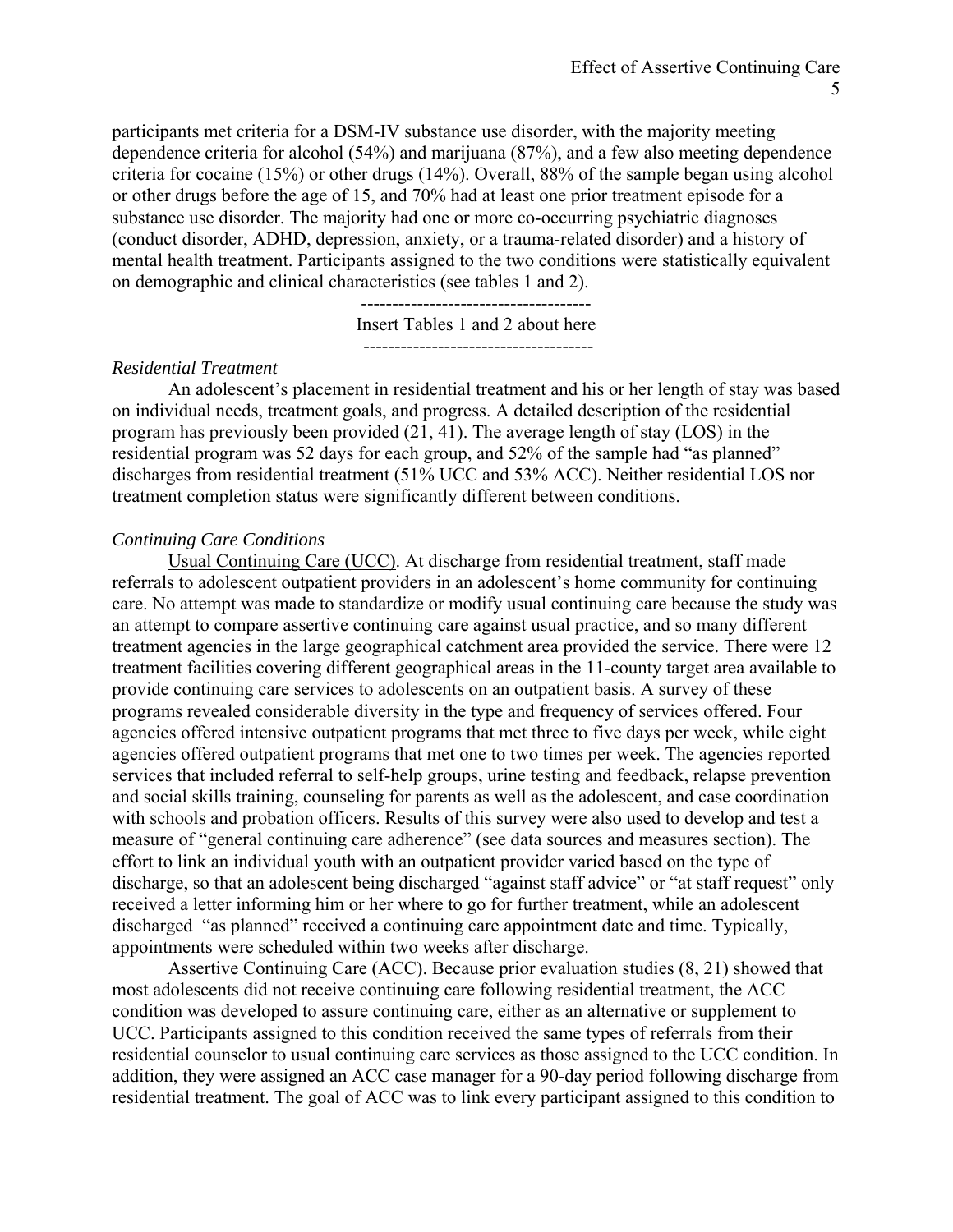the services provided through ACC (even if they left against staff advice or at staff request), to meet weekly with adolescents and/or their caregivers throughout the first 90 days after residential treatment, to assist them in linking to other services, including UCC or needed ancillary services, to encourage the adolescent to meet new friends and try new prosocial activities, and to improve substance use outcomes after residential treatment. Adolescents received home visits from the case manager to increase the likelihood of linkage to ACC and ongoing participation. Travel by case managers in the primarily rural target area ranged from approximately 300 to 2,000 miles per month, depending on the case manager's geographical distribution and size of caseload. Caseload size varied from a low of three to a high of 11 adolescents.

Case managers provided the ACC intervention following two manuals: one outlined case management and the home-based approach (37) and the other was based on community reinforcement approach (CRA) procedures (35, 39) that were adapted and tested for adolescents (36, 38). Case management services included: (a) home visits; (b) help linking the adolescent to necessary services, including the provision of help to understand agency procedures and completion of paperwork; (c) transportation to needed services, for job finding assistance, or to a prosocial activity; (d) advocacy for the client to access services when needed; (e) monitoring lapse cues and attendance at other needed services and activities; and (f) social support for coping with a lapse or other challenging issues (37). As its name implies, the ACC model was assertive in its approach, so that for example, linkage did not mean merely referring an adolescent to another professional (e.g. a psychiatrist for medication evaluation), but also involved checking to see if they accessed the service, providing transportation to the appointment if necessary, and consultation with the referral afterwards.

Also delivered by the ACC case manager, the Adolescent Community Reinforcement Approach (ACRA) manual was a behaviorally-based intervention that sought to increase the positive, prosocial day-to-day activities of alcohol- and drug-abusing adolescents. ACRA included procedures for conducting a functional analysis of using behaviors as well as social activities, and using participant self-assessment to develop goals for treatment. Subsequent selfassessment ratings were used to help the adolescent monitor his or her success in meeting goals and to modify existing or develop new treatment goals. With the adolescent, case managers focused skill-building on increasing pro-social recreation, communication and problem solving skills, and relapse prevention. These procedures incorporated talking about ways to have fun without using substances and making non-substance using friends. In addition, sessions were held separately with the primary caregiver to explain the services and increase motivation to support their adolescent during ACC, to discuss research-proven techniques for improved parenting with adolescents, and to improve communication and problem solving skills. Toward the end of the three-month active continuing care phase, case managers met twice with the caregiver and adolescent together to practice communication skills, problem solving, and learn additional procedures for increasing positive interactions. Optional adolescent-focused procedures for coping with a lapse, anger management, and job finding were also available.

*Adherence to continuing care protocols*. In order to promote and verify fidelity (42), case managers were trained in procedures that were documented in treatment manuals (37-38) and supervised by one of the authors of the treatment manuals. Case manager sessions with the adolescents were closely monitored via audiotape review or direct observation and given corrective feedback by the supervisor. In addition, at three-months post-discharge (the end of the ACC condition), adolescents were asked if they received certain services that were standard in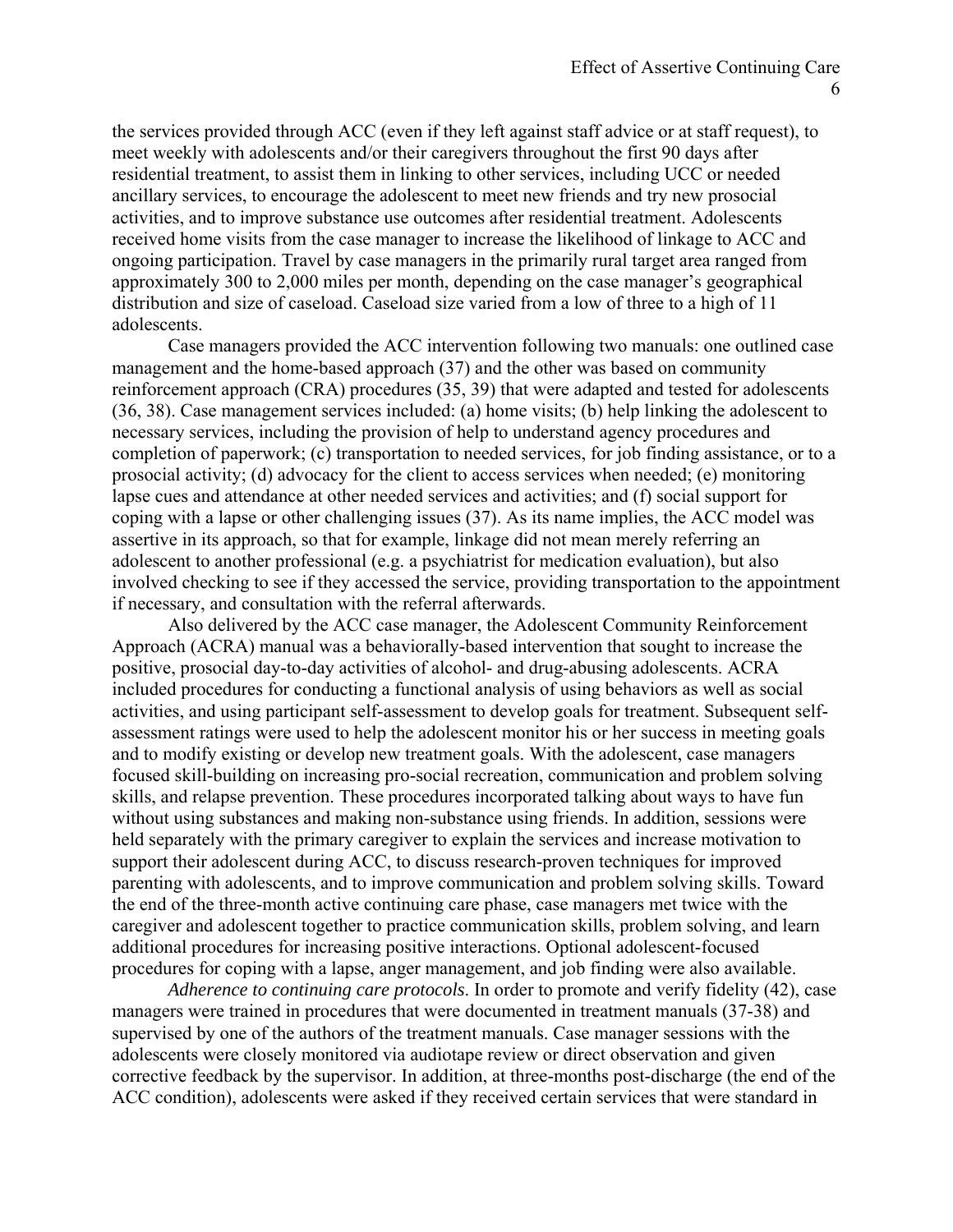the ACC protocol and not likely to be offered by UCC providers. When comparing six types of services between conditions, the ACC condition had a significantly higher percent of adolescents reporting receiving these services than did the UCC condition. These services included: working with the adolescent in the home,  $\chi^2(1, N = 175) = 61.8$ , p < .001; talking with the adolescent about ways to have fun without drugs or alcohol,  $\chi^2$  (1, N = 175) = 22.6, p < .001; talking with the adolescent about making new friends,  $\chi^2$  (1, N = 175) = 22.4, p < .001; encouraging the adolescent to attend appointments,  $\chi^2$  (1, N = 175) = 24.0, <u>p</u> < .001; providing the adolescent with transportation to appointments,  $\chi^2$  (1, N = 175) = 11.8, <u>p</u> < .001; and helping the adolescent (needing to access ancillary services) with agency procedures and understanding their rights,  $\gamma^2$  $(1, N = 175) = 16.6$ ,  $p < .001$ . Essential ACC completion was defined as completing eight or more sessions (two thirds of the goal of one session per week) over the 90-day continuing care phase, and 68% of the adolescents assigned to ACC (69/102) met this criterion. *Procedures* 

*Randomization*. To reduce variance in the data, a randomized block design was used (43- 44). Participants were placed into one of eight mutually exclusive blocks based on their gender, whether they were involved in the criminal justice or social welfare system, and if they met DSM-IV (40) criteria for dependence on a substance other than alcohol. Within each block, participants were randomly assigned to UCC or ACC using a random number generator in Microsoft Excel, with assignments being made independently by the Research Project Coordinator. The ratio of assignment to the ACC condition was periodically altered between 3:2 and 2:3 based on the caseload capacity of the ACC case managers. The final distribution was 102 (56%) in ACC and 81 (44%) in UCC.

*Intake and follow-up assessments*. Intake assessments were administered during the first week of residential treatment and all participants who passed inclusion and exclusion criteria and signed the informed consent were retained for follow-up interviews and analysis using an intentto-treat analysis (45). The follow-up interviews were administered at three, six, and nine months after the residential treatment discharge date. At the three-month follow-up wave only, the participant interviews were supplemented with urine testing and collateral interviews. Although it was not possible to blind staff to condition, research staff with no connection to the continuing care interventions administered all follow-up interviews and the rate of false negatives (urine vs. self-report) were not significantly different between the conditions. The follow-up rates were 96% at three months, 95% at six months, and 94% at nine months. There were 92% of the participants with data for all three follow-up waves and 95% of the data was collected within two weeks of the scheduled interview date.

#### *Data Sources and Measures*

 This paper uses two main data sources summarized below and six specific measures defined in Table 3. Baseline and follow-up data for this study were collected through interviews using the Global Appraisal of Individual Needs (GAIN) instrument (46-47). The GAIN has been normed on both adults and adolescents (47). The measure of substance use has been validated to timeline followback, urine, and collateral reports (36, 48). Validity for the self-reported measures of substance use to urine tests and services to treatment records has been established (21).

> ------------------------------------- Insert Table 3 about here

> -------------------------------------

In order to measure linkage to and sessions of continuing care following residential treatment, the GAIN was supplemented with Service Contact Logs (SCL) that were developed to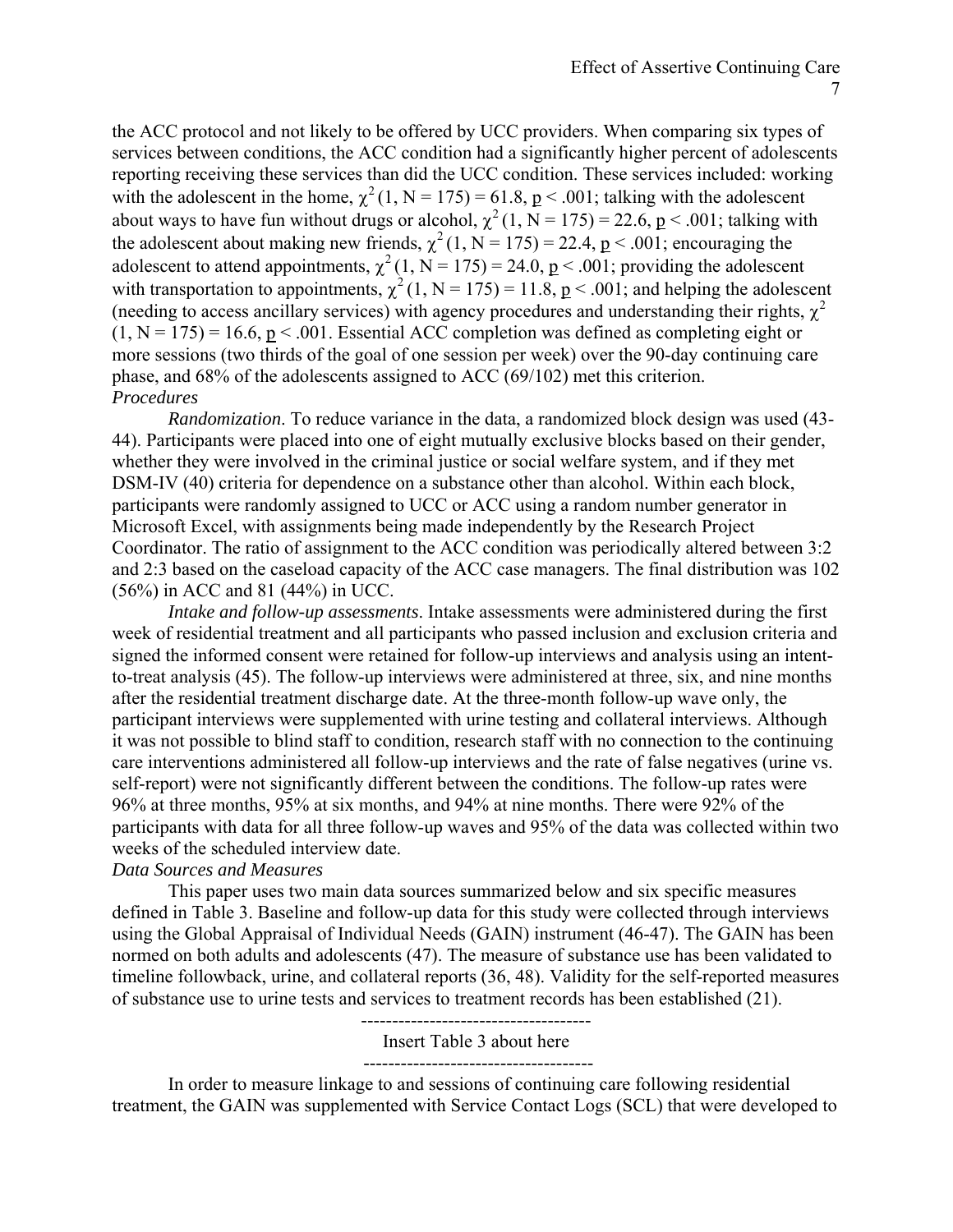track ACC case management activities. The log contained fields that allowed the case manager to record what ACC procedure was conducted with which participant, at what time, and in which location. These logs were completed daily by the case managers to ensure that each session held with an adolescent and/or a family member was documented and were reviewed by supervisory staff.

Imbedded within the GAIN, the General Continuing Care Adherence (GCCA) scale was based on an analysis of the common continuing care recommendations endorsed by 67% or more of the 12 UCC outpatient providers mentioned above (see Figure 1 in results for the list of items). These criteria form one construct with a Cronbach's alpha of .9 and can be treated as a unitary construct. To differentiate high from low GCCA, the median split (at seven of 12 criteria) was used to optimize statistical power in subsequent analyses. *Data Analysis Plans* 

All analyses were conducted using an intent-to-treat approach using SPSS version 13.0. Only the cases with all three follow-up interviews and all outcomes (92%) were used in these analyses. Chi-square tests were used to test differences between dichotomous variables collected at the three-month follow-up interview from the two conditions, including the percentage receiving any type of continuing care and for the items comprising the General Continuing Care Adherence (GCCA). A between groups t-test was used to test the difference in the average number of continuing care sessions.

 The relationship between days of abstinence in the first three months after residential treatment discharge and the rate of abstinence in the subsequent six months resulted in a skewed distribution. Specifically, nearly two thirds of the adolescents abstinent in months four through nine were abstinent in the first three months. Thus, the substance use measure was dichotomized as abstinent or not abstinent. Logistic regression analysis was used to predict abstinence during continuing care (first three months after residential discharge) by condition and high adherence to continuing care (based on the median split on GCCA, high adherence meant endorsing seven of the 12 criteria) for abstinence from any AOD use, alcohol use, and marijuana use. Second sets of logistic regression analyses were used to predict abstinence following continuing care (months four to nine), using condition, high GCCA, and abstinence during continuing care as predictors.

#### **Results**

#### *Linkage to and Participation in Continuing Care*

In the 90 days after discharge, adolescents assigned to ACC were more likely than those assigned to UCC to link to continuing care services (94% vs. 54%,  $\chi^2_{(1)} = 40.1$ ,  $p \le 0.01$ .  $d=1.07$ ). Usual continuing care was available to both conditions and the average number of UCC sessions attended was not significantly different by condition (7.1 vs. 6.3 sessions,  $t_{(173)} = 0.56$ , p > .10). With the addition of ACC sessions (including individual and caregiver sessions), the ACC group received more days of continuing care sessions ( $\underline{M} = 18.1$  vs.  $\underline{M} = 6.3$ ,  $\underline{t}_{(178)} = 4.66$ ,  $\underline{p} < .001$ ,  $\underline{d} =$ .64). Also, the median number of continuing care sessions attended for the UCC condition was two compared to 15 for the ACC condition  $\chi^2(1) = 29.6$ ,  $p \le 0.001$ . <u>d</u>= 0.90). *Impact of ACC on GCCA* 

Figure 1 shows the percent of adolescents in each condition that reported receiving each of the GCCA criteria in the first 90 days after discharge. The ACC condition had a higher percent of participants meeting each criterion than did the UCC condition. Chi-square analysis revealed significant differences between the two conditions on all but four of the criteria for the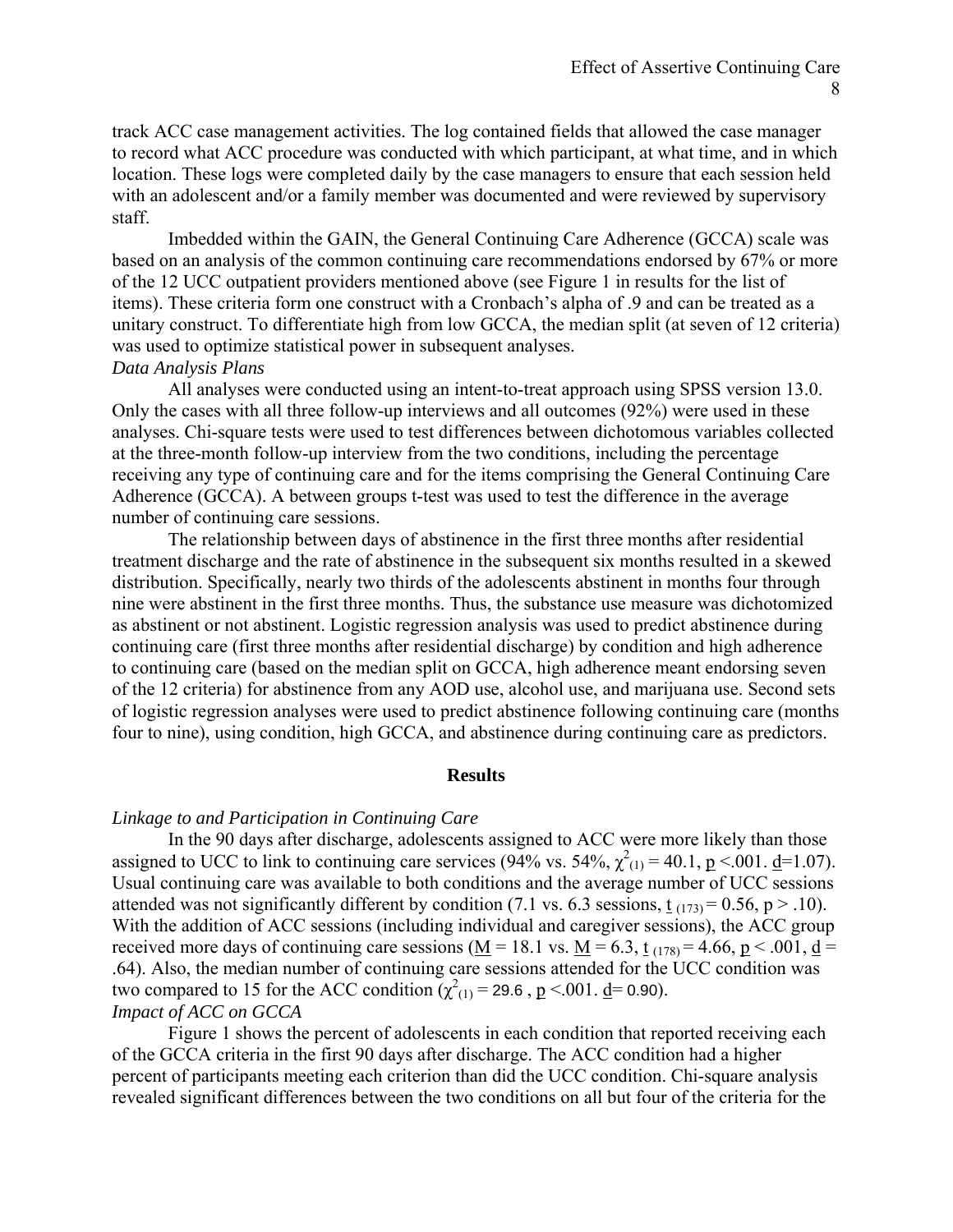intent-to-treat analysis. Even after sub-setting to those participants who linked to continuing care in both conditions, the ACC participants were still significantly more likely to report meeting with parents one-two times a month (72% to 49%;  $\chi^2$ <sub>(1, N = 84)</sub> = 4.9, <u>p</u> = .026), weekly telephone contacts (62% to 27%;  $\chi^2$ <sub>(1, N = 84)</sub> = 10.1, <u>p</u> = .002), and following up on referrals (89% to 68%;  $\chi^2$ <sub>(1, N = 84)</sub> = 6.1, <u>p</u> = .014). The effect of ACC on GCCA interacted with the type of discharge from residential treatment. Within UCC, those with planned discharges from residential treatment were significantly more likely than those with unplanned discharges to have high GCCA (45% to 24%;  $\chi$ 2<sub>(1, N = 78)</sub> = 3.9, p = 0.48). Within ACC, both planned and unplanned discharge groups had a higher percent of adolescents with high GCCA than either UCC discharge group, and there was no significant difference between the two discharge type groups for those with high GCCA (69% vs. 59%;  $\chi^2$ <sub>(1, N = 97)</sub> = 1.03, <u>p</u> = .31). The last criterion in Figure 1 displays the percent of adolescents reporting high GCCA (above the median of seven criteria met) by condition (64% ACC vs. 35% UCC). The odds of having high GCCA were three times higher (Odds Ratio = 3.35,  $p$ <.05) for adolescents in the ACC group than those in the UCC condition.

> ------------------------------------- Insert Figure 1 about here

> -------------------------------------

*Direct and Indirect effect of ACC on early and long-term abstinence* 

Table 4 shows the direct effects of ACC (relative to UCC) on early (months one through three) and sustained (months one through nine) abstinence from any alcohol or other drug use (AOD), alcohol use, and marijuana use. Abstinence rates were more than 20% higher for ACC in five of six comparisons; however, the size of the difference reached statistical significance in only the comparison for sustained marijuana abstinence, the most frequently used substance. As shown in the last column of Table 4, a primary problem with this contrast is power.

While the ACC group was more likely to participate in continuing care and report high GCCA, there was a subgroup of adolescents in the UCC group who did go to continuing care and who had high adherence as well. To explore the extent to which ACC was having indirect effects via GCCA and the initial response to treatment, we incorporated them into a logistic regression analysis.

-------------------------------------

Insert Table 4 about here

 Table 5 presents the odds ratios (and their 95% confidence intervals in parenthesis) from the logistic regressions for predicting abstinence during the first three months after residential discharge as a function of ACC and high GCCA. Abstinence during the fourth through ninth month after residential treatment discharge was predicted using ACC, high GCCA, and being abstinent during the first three months after residential treatment discharge. Analyses were conducted for any alcohol or other drug (AOD) use, alcohol only, and marijuana only (two most commonly used substances). Hosmer and Lemeshow's (49) test for goodness of fit indicated that each of the models in Table 5 were a good fit to the data (p values for marijuana abstinence at four to nine months were .08, and the rest were over .30).

> ------------------------------------- Insert Table 5 about here  $-$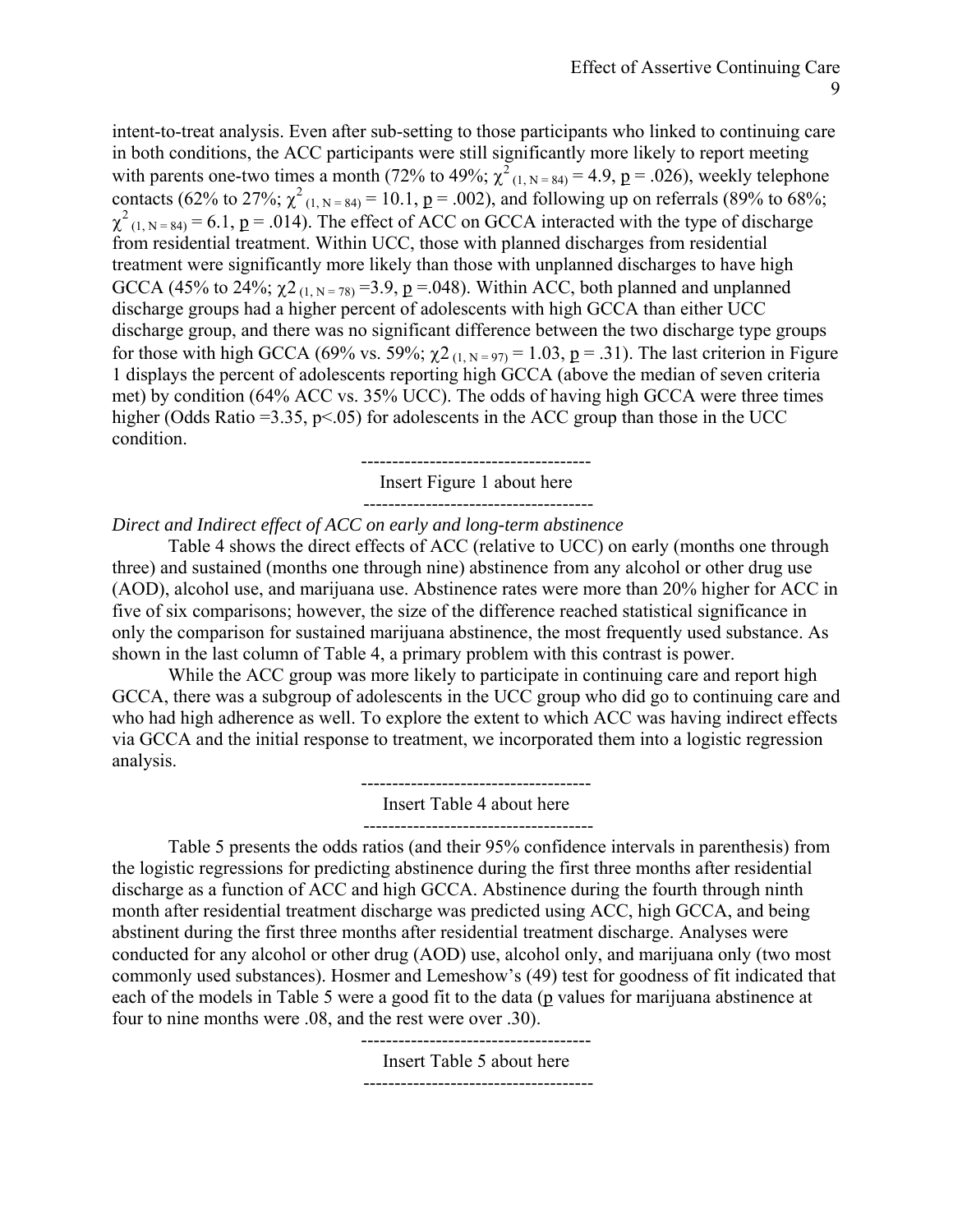*Alcohol and Other Drug (AOD) Use*. Only high GCCA was a significant predictor of abstinence from any alcohol or drug use during the first three months after residential treatment discharge. Those adolescents who had high GCCA were twice as likely to be abstinent for the entire three months. While ACC predicted those with high GCCA, it did not predict early abstinence. High GCCA was not a significant predictor of abstinence during the fourth through ninth month after residential treatment, while early abstinence was. Adolescents who reported abstinence during the first three months after residential treatment discharge were over 11 times more likely to remain abstinent during months four through nine.

*Alcohol Use*. There was a similar pattern for predicting abstinence from alcohol use as from any AOD use. Those adolescents with high GCCA were almost twice as likely to be abstinent from alcohol during the first three months after their residential discharge. During the fourth through ninth month after discharge, the only significant predictor for abstinence from alcohol was reported abstinence during the prior three months. Moreover, those adolescents who were abstinent from alcohol during the first three months after discharge from residential treatment were over five times as likely to be abstinent from alcohol during the fourth through ninth month after discharge.

*Marijuana Use*. A similar pattern was also revealed for predicting abstinence from marijuana use. Those adolescents with high GCCA were almost twice as likely as those who were not to report abstinence from marijuana during the first three months after discharge from residential treatment. Adolescents who were abstinent from marijuana use during the first three months after discharge were more than 11 times more likely to be abstinent from marijuana use during the fourth through ninth months after residential treatment discharge.

#### **Discussion**

Results of this study demonstrate that ACC was significantly more effective than UCC in linking adolescents to and providing them with continuing care following residential treatment. Although the UCC clinics were staffed with adolescent counselors available to see patients for continuing care after residential treatment, the rate of linkage in the ACC condition nearly doubled the UCC rate. It is likely that the home-visiting case managers in the ACC condition led to the higher linkage rates, but this alone was not sufficient to produce high linkage and retention. Case manager assertiveness in dealing with multiple missed home visit appointments led to multiple rescheduling attempts and, when necessary, unscheduled "drop by" sessions to achieve high linkage and retention with many ACC participants. Conversely, the outpatient continuing care standard of practice is characterized by office-based services, which require the patient (and family) to be sufficiently motivated and resourced to get to the clinic for care. In the present study, this approach resulted in 54% of the UCC patients linking to continuing care; in other studies, linkage rates have ranged from 35%-45% (21, 50).

This study also found that the odds of high adherence to continuing care criteria (GCCA) were significantly higher for those in ACC. The combination of improved linkage, retention, and adherence suggest implementation advantages for an assertive continuing care model compared to the standard of practice. Main effects for ACC were demonstrated over the total nine-month period for marijuana abstinence but not alcohol or other drugs. Additional analyses provide preliminary evidence that ACC has an indirect effect (via increased GCCA) on early abstinence and an indirect effect on longer-term abstinence (via increased GCCA and early abstinence). Note that for the smaller proportion of UCC adolescents who also achieved high GCCA, its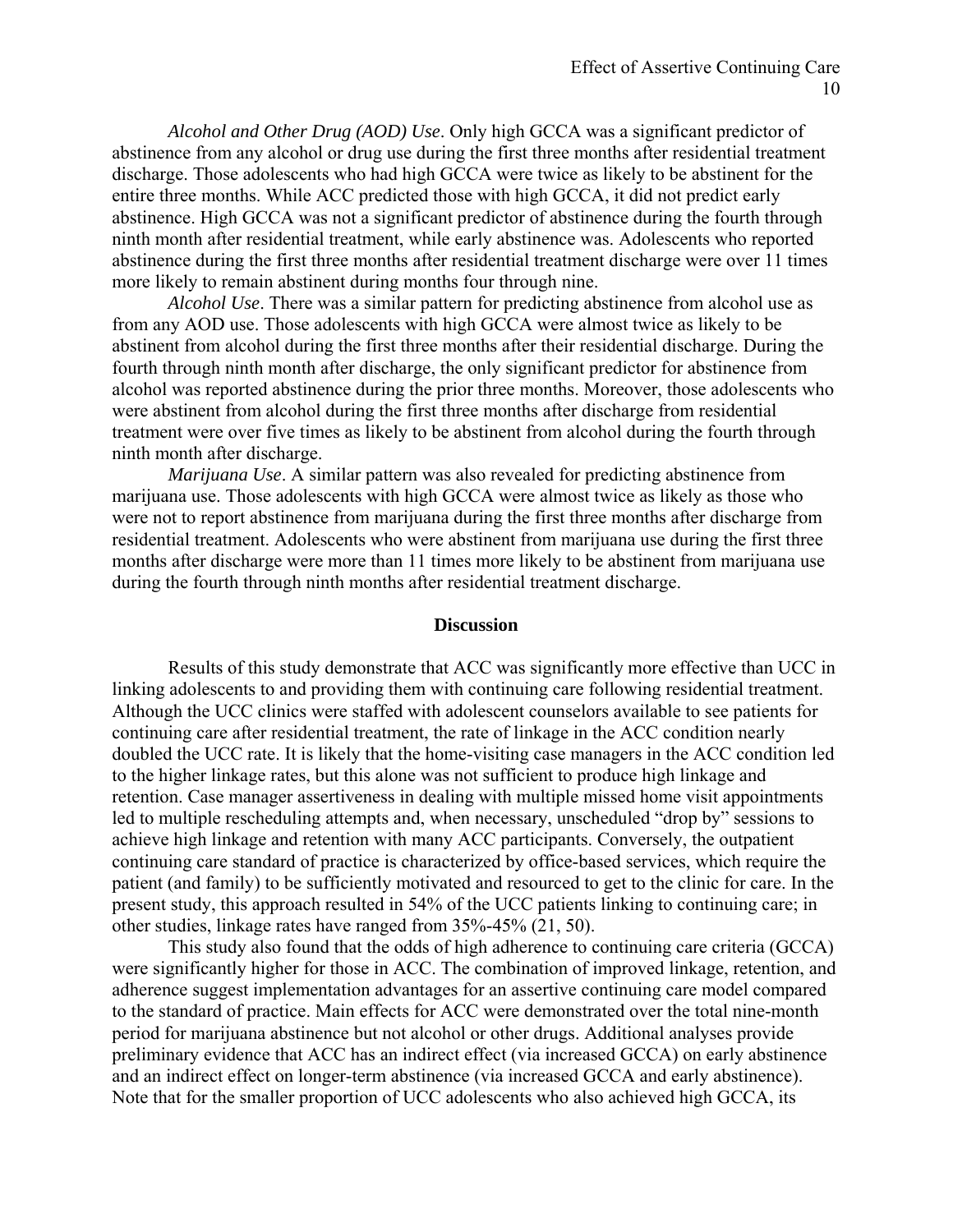relationship to early abstinence (and early abstinence to sustained abstinence) were the same. Given that the effects of ACC were mediated by the same kind of general continuing care adherence factors that were, to a lesser degree, evident as a result of UCC, it is important to consider the change mechanisms of ACC. From this study, it is not possible to deconstruct the key components of ACC, but it is plausible that any of the following intervention features, either alone or in combination contributed to higher GCCA: (a) the case manager's "assertiveness" (i.e., the case manager taking the responsibility for maintaining contact over time through home visits; phone calls); (b) ACRA; (c) weekly audiotape review and supervision to prevent model drift; and (d) case management to assist the client and caregiver access ancillary services.

*Limitations*. A significant limitation of this study was the lack of statistical power to reliably measure the direct effect of ACC on abstinence. Although all tested effects were in the right direction (five of six over 20% improvement, three of six with effect sizes over .2), only one of the six comparisons reached statistical significance. Modern guidelines for establishing a "mediation" process (51) suggest first establishing the relationship between random assignment and proximal outcomes, then demonstrating that the introduction of the mediator reduces or eliminates the relationship. However, later authors (52-53) acknowledge that these criteria may be too conservative as the outcomes become more distal and when there are multiple intervening events that can be assumed to have effects on the outcome. Thus the evidence presented here should be viewed as "suggestive" of a mediation process, and needs to be replicated with a larger sample.

While high general continuing care adherence is associated with better short-term (and indirectly long-term) abstinence, it is important to acknowledge that it does not automatically imply abstinence. Even among those adolescents who had high values on the GCCA scale, 57% relapsed during the subsequent six months. While ACC was associated with higher rates of sustained abstinence for nine months (Table 4), the withdrawal of ACC was associated with a non-significant trend towards increased relapse in months four through nine (Table 5). Thus while ACC helped to delay relapse, when it was withdrawn, slightly more adolescents in this condition eventually relapsed. This finding suggests that three months of post-residential continuing care may not be sufficient to overcome the risk of relapse for some. This recommendation is in line with McKay's (54) recommendation for adaptive treatment strategies that increase or decrease continuing care frequency and intensity in response to patient functioning.

The study has other limitations that are important to acknowledge including: (a) the longterm outcomes were limited to nine months post-residential discharge and based only on selfreport; and (b) the findings are from a single residential program site. Self-report of substance use has been shown by others (55-56) to be generally useful under research conditions especially when using interviewers not associated with the clinical intervention and providing participants the assurance of confidentiality. In an earlier report of this study, validity checks against urine tests and collateral reports were encouraging (21). Finally, findings based on results from a single site are useful but require replication using additional sites to increase generalizability.

*Clinical Implications*. There are a number of clinical implications that can be made based on these findings with respect to continuing care following residential treatment. First, lapse/relapse potential following residential discharge is high; therefore, shortening the time to first continuing care session may help promote and sustain early abstinence. An assertive approach to continuing care that reaches adolescents and their families through home visits and telephone calls is likely to facilitate early service initiation, increase and maintain adherence to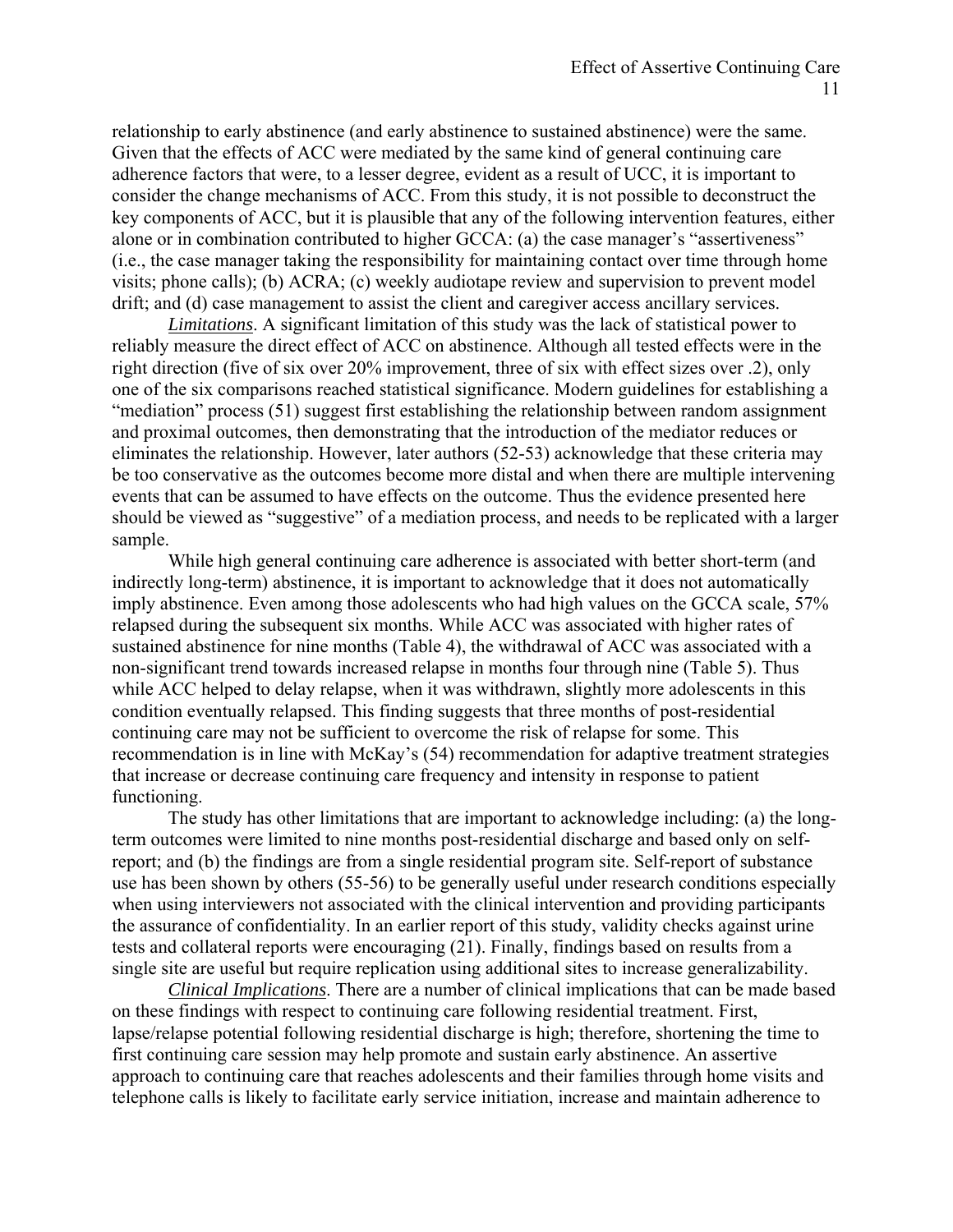continuing care criteria, and may result in a greater likelihood of early sustained abstinence. Second, since many adolescent residential programs draw from a large geographical area, it is important for the residential program to form effective and efficient referral alliances with the larger network of outpatient programs that are both the source of many referrals and the place to which most adolescents return after discharge. Residential and corresponding outpatient providers might consider a series of teleconferences or face-to-face meetings with the adolescent beginning early in the residential stay to shorten the time between discharge and linkage to continuing care. Third, linkage to continuing care services for patients with unplanned residential treatment discharges is possible and may help prevent or minimize relapse consequences for patients who otherwise might be lost to continuing care. The residential-outpatient coordination process should include consent to participate in continuing care early in the residential stay, sharing adolescent locator information, and notifying the outpatient provider of both planned and unplanned discharges. Future research should study whether this approach has beneficial effects on adolescents with unplanned residential discharges. Fourth, the present study suggests that improving adherence to continuing care services during the first three months after residential discharge may be an important mechanism for producing sustained abstinence. Further research is needed to test for replication of the mediation effect of continuing care adherence and to assess the importance of the 12 continuing care adherence criteria.

*Conclusion*. This study provides support for the proposed theoretical model of abstinence by significantly improving adherence to continuing care criteria, which resulted in significant short- and longer-term abstinence effects. These findings are consistent with studies of outpatient cocaine-dependent adults (18, 57-58) and outpatient adolescents (59) that suggest the best predictor of long-term outcomes is not the type or amount of treatment/intervention, but the initial response to treatment. While there was some evidence of a small-harm reduction effect (21), the larger and stronger effect was found for adolescents who achieved 12 or more weeks of abstinence immediately following residential discharge. The ACC approach also demonstrated a main effect for marijuana abstinence through the nine-month follow-up period; however, alcohol and other drug abstinence did not reach statistical significance. Given the paucity of studies on adolescent continuing care, these findings encourage further research into assertive approaches to linking youth to continuing care services and improving general continuing care adherence, especially in the first 90 days following residential discharge. The relationship between GCCA and early abstinence was established, and it appears that an assertive approach such as ACC leads to higher levels of adherence to continuing care criteria. It is also clear that some clients with low GCCA were able to achieve early abstinence, while some with high GCCA were not. Further research is needed to better identify adolescents in each of these subgroups and test alternative approaches for increasing GCCA and early sustained abstinence, such as telephone continuing care (60-61) and Recovery Management Checkups (62) may lead to additional practice guidelines for the field. Each of these studies used an assertive approach that shifts the responsibility for linking and maintaining contact from the patient to the clinician. Additional approaches such as contingency management (63) should also be tested with adolescents to increase motivation to participate in continuing care and reinforce early abstinence. Controlled research using these approaches may lead to improved clinical outcomes and research on continuing care.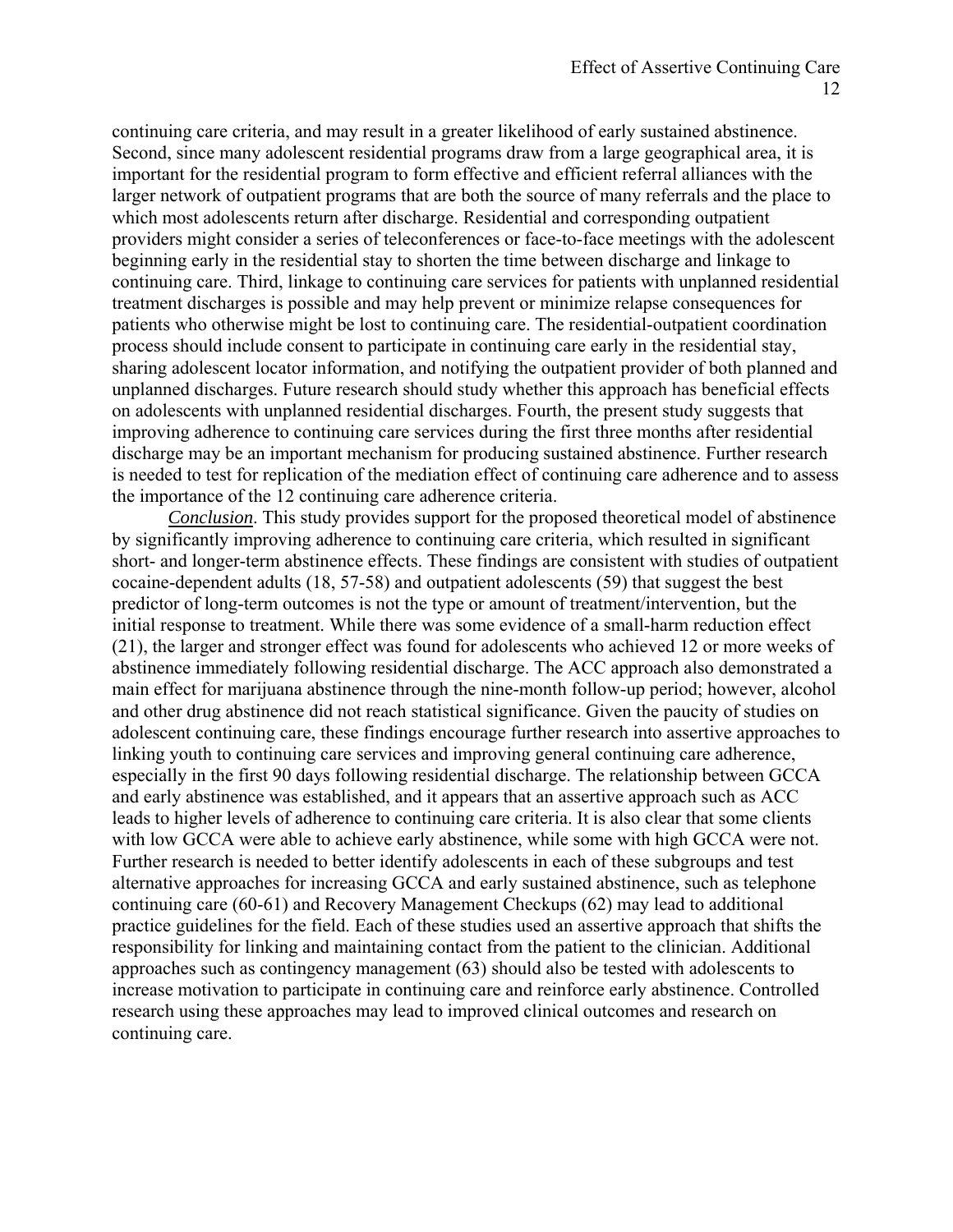## **References**

1. Office of Applied Studies (OAS) *Treatment Episode Data Set (TEDS) 1992-2002*. Rockville, MD: SAMHSA; 2004. Retrieved from: [http://oas.samhsa.gov/dasis.htm#teds2.](http://oas.samhsa.gov/dasis.htm#teds2) Accessed May 26, 2006.

2. Mee-Lee D., Shulman G.D., Fishman M., Gastfriend, D.R., Griffith J.H. *ASAM Patient Placement Criteria for the Treatment of Substance-Related Disorders*. 2nd rev ed. Chevy Chase, MD: ASAM; 2001.

3. Dasinger L.K., Shane P.A., Martinovich, Z. Assessing the effectiveness of community-based substance abuse treatment for adolescents. *J Psychoactive Drugs* 2004; 36: 27-33.

4. Dennis M.L., Dawud-Noursi S., Muck R.D., McDermeit (Ives) M. In: Stevens S.J., Morral A.R., editors. *Adolescent drug treatment in the United States: Exemplary models from a National Evaluation Study*. Binghamton, NY: Haworth Press; 2003. p. 3-34.

5. Hser Y.I., Grella C.E., Hubbard R.L., Hsieh S.C., Fletcher B.W., Brown B.S. *et al.* An evaluation of drug treatments for adolescents in four U.S. cities. *Arch Gen Psychiatry* 2001; 58: 689-95.

6. Morral A.R., McCaffrey D.F., Ridgeway, G. Effectiveness of community-based treatment for substance abusing adolescents: 12-month outcomes of youths entering Phoenix Academy or alternative probation dispositions. *Psychol Addict Behav* 2004; 18: 257-68.

7. Brown S.A., Vik P.W., Creamer V.A. Characteristics of relapse following adolescent substance abuse treatment. *Addict Behav* 1989; 14: 291-300.

8. Godley S.H., Godley, M.D., Dennis, M.L. In: Wagner E., Waldron H., editors. *Innovations in adolescent substance abuse interventions*. New York: Elsevier Science; 2001. p. 311-29.

9. Donovan D.M. In: Miller W.R., Heather N., editors. *Treating addictive behaviors*. 2nd ed. New York: Plenum Press; 1998. p. 317-36.

10. Belenko S., Logan T.K. Delivering more effective treatment to adolescents: Improving the juvenile drug court model. *J Subst Abuse Treat* 2003; 25: 189-211.

11. Brown S.A., Myers M.G., Mott M.A., Vik, P.W. Correlates of success following treatment for adolescent substance abuse. *Appl Prev Psychol* 1994; 3: 61-73.

12. Catalano R.F., Wells E.A., Jenson J.M., Hawkins J.D. Aftercare services for drug-using institutionalized delinquents. *Soc Serv Rev* 1989; 63: 553-77.

13. Jainchill N., Hawke J., De Leon G., Yagelka, J. Adolescents in communities: One-year posttreatment outcomes. *J Psychoactive Drugs* 2000; 32: 81-94.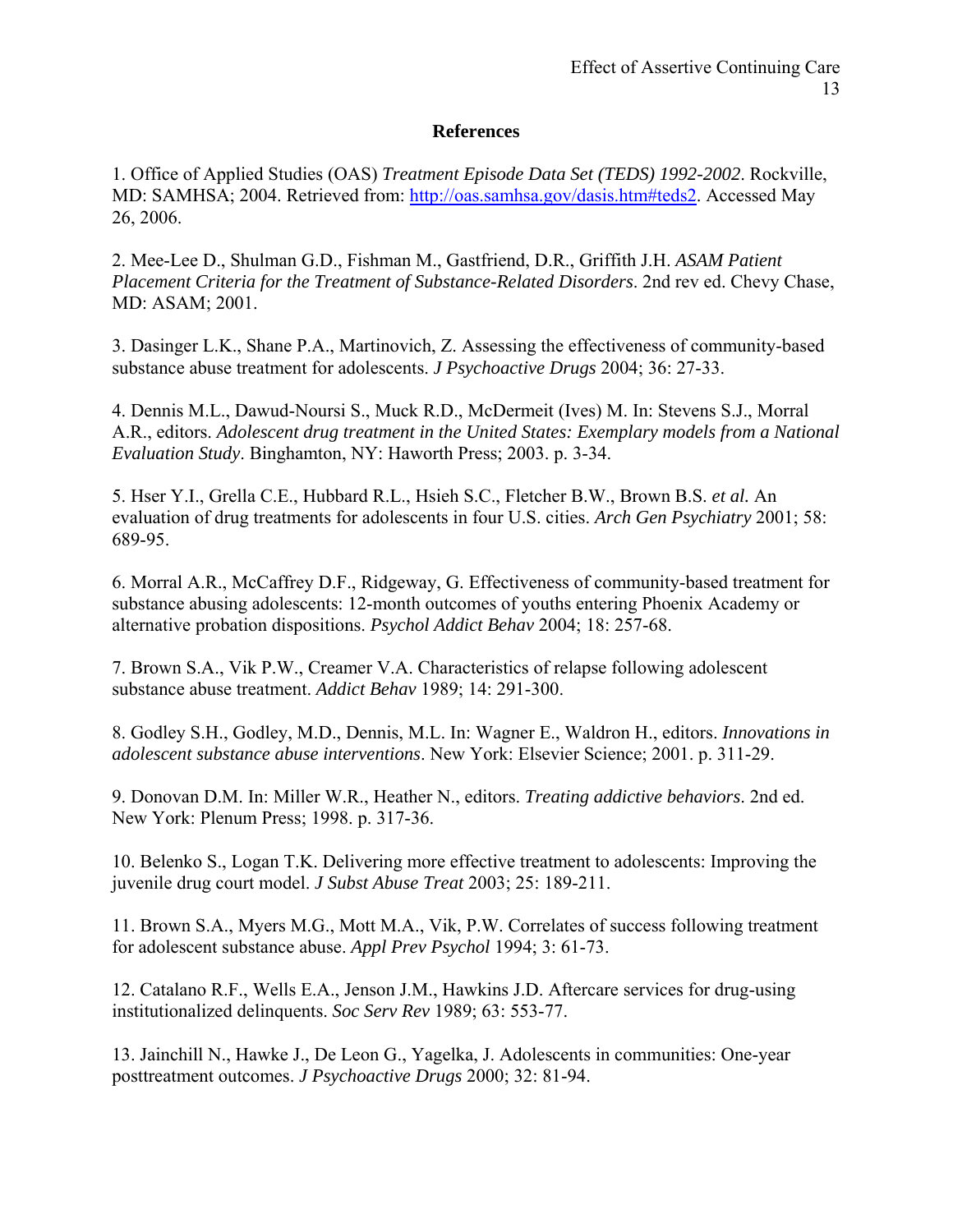14. Kaminer Y. Adolescent substance abuse treatment: Where do we go from here? *Psychiatr Serv* 2001; 52: 147-49.

15. McKay J.R. Studies of factors in relapse to alcohol, drug and nicotine use: A critical review of methodologies and findings. *J Stud Alcohol* 1999; 60: 566-76.

16. Perry P.D., Hedges T.L., Carl D., Fusco W., Carlini K., Schneider J. *et al.* In: Stevens S.J., Morral A.R., editors. *Adolescent substance abuse treatment in the United States: Exemplary models from a national evaluation study.* Binghapton, NY: Haworth Press; 2003. p. 235-55.

17. Higgins S.T., Badger G.J., Budney A.J. Initial abstinence and success in achieving longerterm cocaine abstinence. *Exp Clin Psychopharmacol* 2000; 8: 377-86.

18. Kosten T.R., Gawin F.H., Kosten T.A., Morgan C., Rounsaville B.J., Shottenfeld R. *et al.* Six-month follow-up of short-term pharmacotherapy for cocaine dependence. *Am J Addict* 1992;  $1: 40-9.$ 

19. American Society of Addiction Medicine (ASAM) *Patient placement criteria for the treatment for substance-related disorders*. 2nd ed. Chevy Chase, MD: ASAM; 2001.

20. Joint Commission on Accreditation of Healthcare Organizations (JCAHO) *Comprehensive accreditation manual for behavioral healthcare.* Oakbrook Terrace, IL: JCAHO; 2006.

21. Godley M.D., Godley S.H., Dennis M.L., Funk R.R., Passetti L.L. Preliminary outcomes from the assertive continuing care experiment for adolescents discharged from residential treatment. *J Subst Abuse Treat* 2002; 23: 21-32.

22. Office of Applied Studies (OAS) *Treatment Episode Data Set (TEDS) 2002: Discharges from Substance Abuse Treatment Services.* Rockville, MD: SAMHSA; 2005. Retrieved from [http://wwwdasis.samhsa.gov/teds02/2002\\_teds\\_rpt\\_d.pdf.](http://wwwdasis.samhsa.gov/teds02/2002_teds_rpt_d.pdf) Accessed May 26, 2006.

23. Whorley L.W. Exploring inpatient expectations of continuing care treatment: Focus groups with substance-dependent veterans. *Alcohol Treat Q* 1996; 14: 59-66.

24. Wolpe P.R., Gorton G., Serota R., Sanford, B. Predicting compliance of dual diagnosis inpatients with aftercare treatment. *Hosp Community Psychiatry* 1993; 44: 45-9.

25. Fortney J.C., Booth B.M., Blow F.C., Bunn, J.Y. The effects of travel barriers and age on the utilization of alcoholism treatment aftercare. *Am J Drug Alcohol Abuse* 1995; 21: 391-406.

26. Schmitt S.K., Phibbs C.S., Piette J.D. The influence of distance on utilization of outpatient mental health aftercare following inpatient substance abuse treatment. *Psychol Addict Behav* 2003; 28: 1183-92.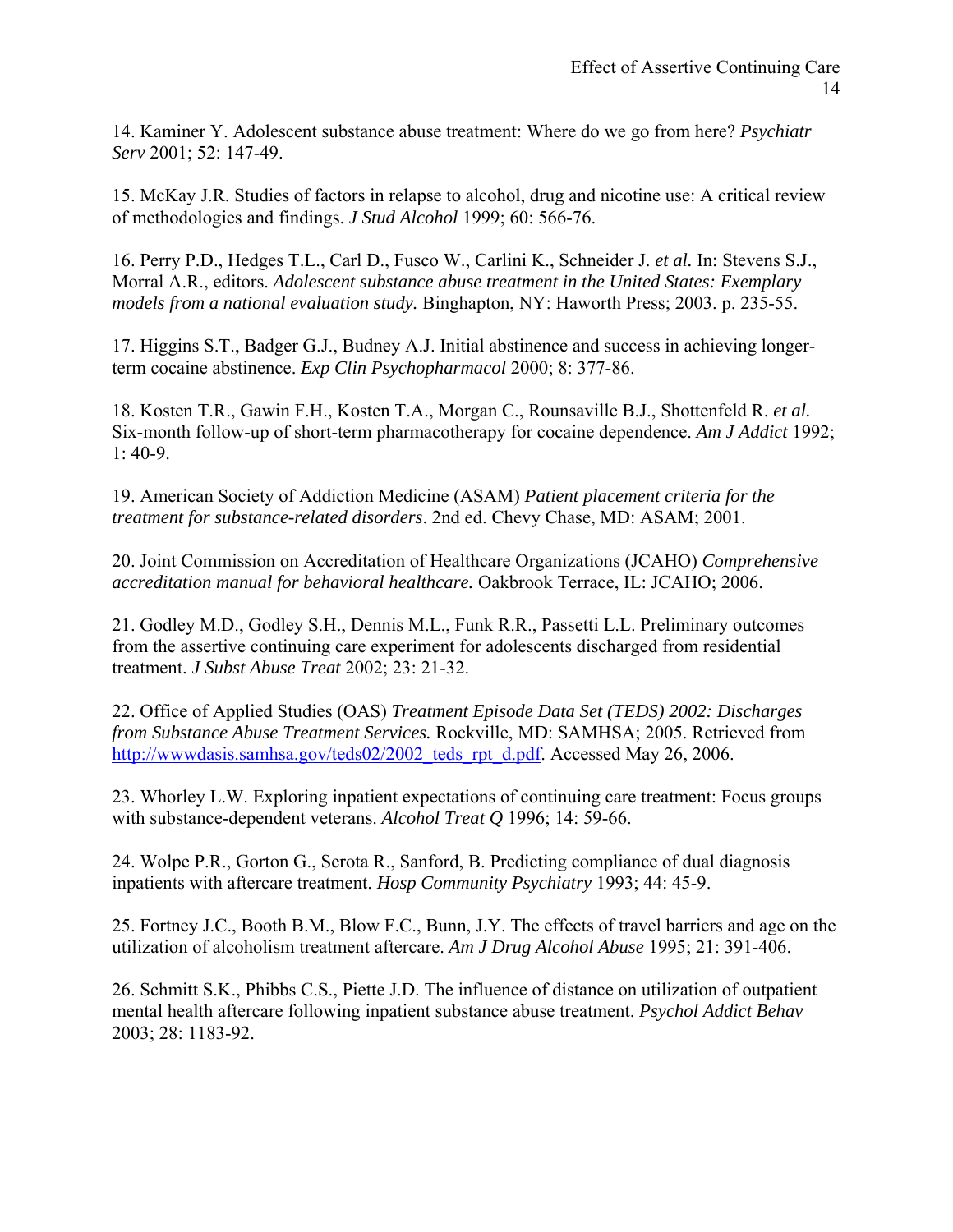27. Simon G.E., Ludman E.J., Tutty S., Operskalski B., Von Korff, M. Telephone psychotherapy and telephone care management for primary care patients starting antidepressant treatment: A randomized control trial. *JAMA* 2004; 292: 935-42.

28. Zhu S.H., Tedeschi G.J., Anderson C.M., Pierce J.P. Telephone counseling for smoking cessation: What's in a call? *J Couns Dev* 1996; 75: 93-102.

29. Ciliska D., Hayward S., Thomas H., Mitchell A., Dobbins M., Underwood J. *et al.* A systematic overview of the effectiveness of home visiting as a delivery strategy for public health nursing interventions. *Can J Public Health* 1996; 87: 193-98.

30. Stuck A.E., Egger M., Hammer A., Minder C.E., Beck J.C. Home visits to prevent nursing home admission and functional decline in elderly people: A systematic review and metaregression analysis. *JAMA* 2002; 287: 1002-7.

31. Slesnick N., Prestopnik J.L. Office versus home-based family therapy for runaway, alcohol abusing adolescents: Examination of factors associated with treatment attendance. *Alcohol Treat Q* 2004; 22: 3-19.

32. Foote A., Erfurt J.C. Effects of EAP follow-up on prevention of relapse among substance abuse clients. *J Stud Alcohol* 1991; 52: 241-8.

33. Gilbert F. The effect of type of aftercare follow-up on treatment outcome among alcoholics. *J Stud Alcohol* 1988; 49: 149-59.

34. Patterson D.G., MacPherson J., Brady N.M. Community psychiatric nurse aftercare for alcoholics: A five-year follow-up study. *Addiction* 1997; 92: 459-68.

35. Azrin N.H., Sisson R.W., Meyers R., Godley, M.D. Alcoholism treatment by disulfiram and community reinforcement therapy. *J Behav Ther Exp Psychiatry* 1982; 13: 105-22.

36. Dennis M.L., Godley S.H., Diamond G.S., Tims F.M., Babor T., Donaldson J. *et al.* The Cannabis Youth Treatment (CYT) study: Main findings from two randomized trials. *J Subst Abuse Treat* 2004; 27: 197-213.

37. Godley S.H., Godley M.D., Karvinen T., Slown L.L. *The Assertive Aftercare Protocol: A case manager's manual for working with adolescents after residential treatment of alcohol and other substance use disorders*. Bloomington, IL: Lighthouse Institute; 2001.

38. Godley S.H., Meyers R.J., Smith J.E., Godley M.D., Titus J.M., Karvinen T. *et al. The Adolescent Community Reinforcement Approach (ACRA) for adolescent cannabis users* (Cannabis Youth Treatment (CYT) Manual Series, Volume 4). Rockville, MD: Center for Substance Abuse Treatment, Substance Abuse and Mental Health Services Administration; 2001.

39. Meyers R.J., Smith, J.E. *Clinical guide to alcohol treatment: The Community Reinforcement Approach.* New York: Guilford Press; 1995.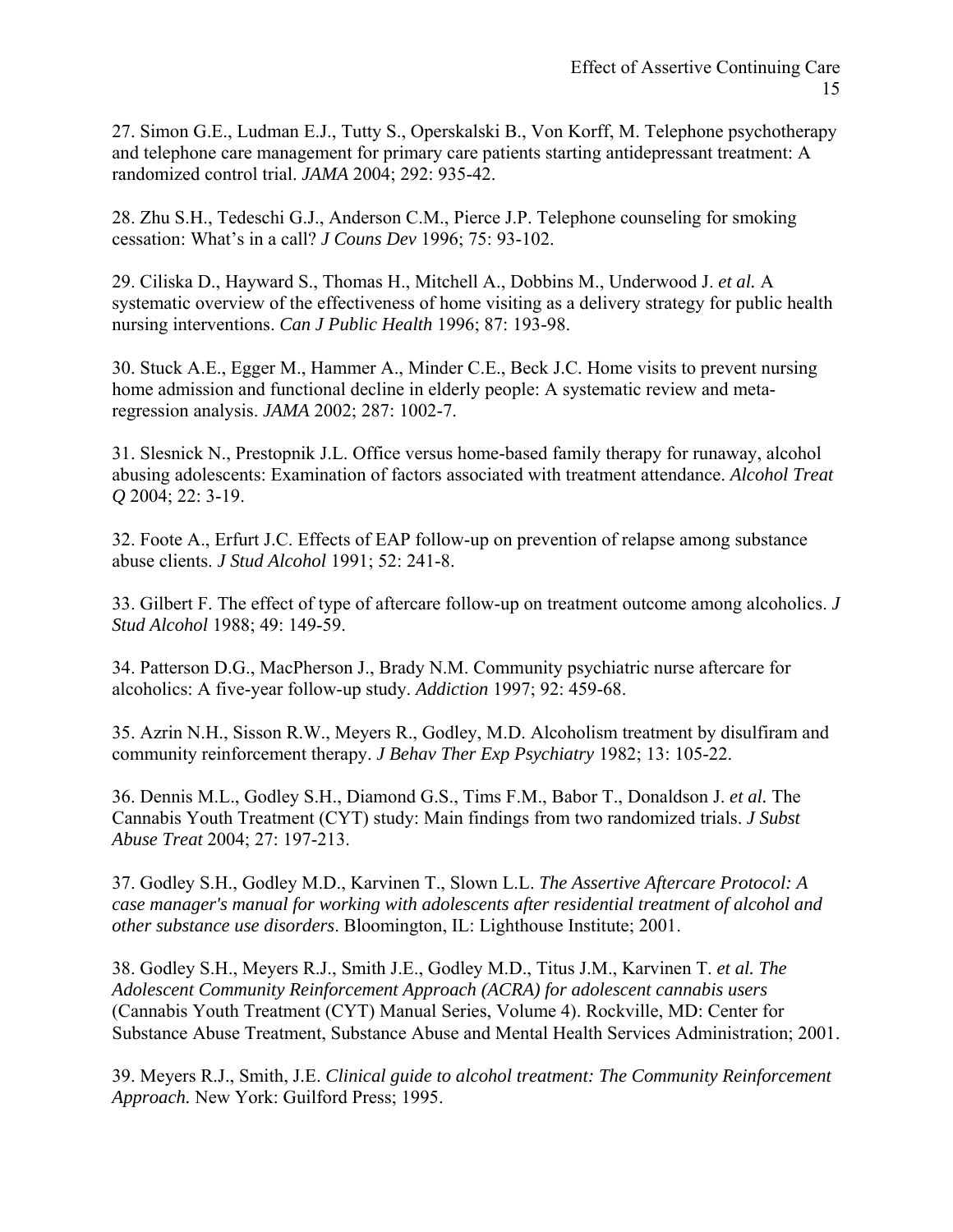40. American Psychiatric Association (APA) *American Psychiatric Association diagnostic and statistical manual of mental disorders*. 4th ed. Washington, DC: APA; 1994.

41. Drug Strategies. *Treating teens: A guide to adolescent drug programs*. Washington, DC: Drug Strategies; 2003.

42. Moncher F.J., Prinz R.J. Treatment fidelity in outcome studies. *Clin Psychol Rev* 1991; 11: 247-66.

43. Dennis M.L. In: Wholey J.S., Hatry H.P., Newcomer K.E., editors. *Handbook of practical program evaluation*. San Francisco: Jossey-Bass; 1994. p. 155-97.

44. Trochim W.M. *The Research Methods Knowledge Base.* 2nd ed. Retrieved from: [http://www.socialresearchmethods.net/kb/index.htm;](http://www.socialresearchmethods.net/kb/index.htm) 2005. Accessed May 26, 2006.

45. Fisher L.D., Dixon D.O., Herson J., Frankowski R.K., Hearon M.S., Pearce, K.E. In: Pearce K.E., editor. *Statistical issues in drug research and development.* New York: Marcel Dekker; 1990. p. 331-50.

46. Dennis M.L. *Global Appraisal of Individual Needs (GAIN): Administration guide for the GAIN and related measures.* Version 1299. Bloomington, IL: Chestnut Health Systems; 1999.

47. Dennis M.L., Titus J.C., White M.K., Unsicker J., Hodgkins, D. *Global Appraisal of Individual Needs (GAIN): Administration guide for the GAIN and related measures*. 5th ed. Bloomington, IL: Chestnut Health Systems; 2003.

48. Dennis M.L., Funk R.R., Godley S.H., Godley M.D., Waldron, H. Cross validation of the alcohol and cannabis use measures in the Global Appraisal of Individual Needs (GAIN) and Timeline Followback (TLFB; Form 90) among adolescents in substance abuse treatment. *Addiction* 2004; 99: 125-133.

49. Hosmer D.W., Lemeshow S. *Applied logistic regression.* New York: Wiley; 1989.

50. Godley M.D., Godley, S.H. In: Jainchill N., editor. *Understanding and treating adolescent substance use disorders*. Kingston, NJ: Civic Research Institute; in press.

51. Baron R.M., Kenny D.A. The moderator-mediator variable distinction in social psychological research: Cconceptual, strategic, and statistical considerations. *J Pers Soc Psychol*  1986; 51: 1173-1182.

52. Hoyle R.H., Smith G.T. Formulating clinical research hypotheses as structural equation models: A conceptual overview. *J Consult Clin Psychol* 1994; 62: 429-40.

53. Shrout P.E., Bolger N. Mediation in experimental and nonexperimental studies: New procedures and recommendations. *Psychol Methods* 2002; 7: 422–45.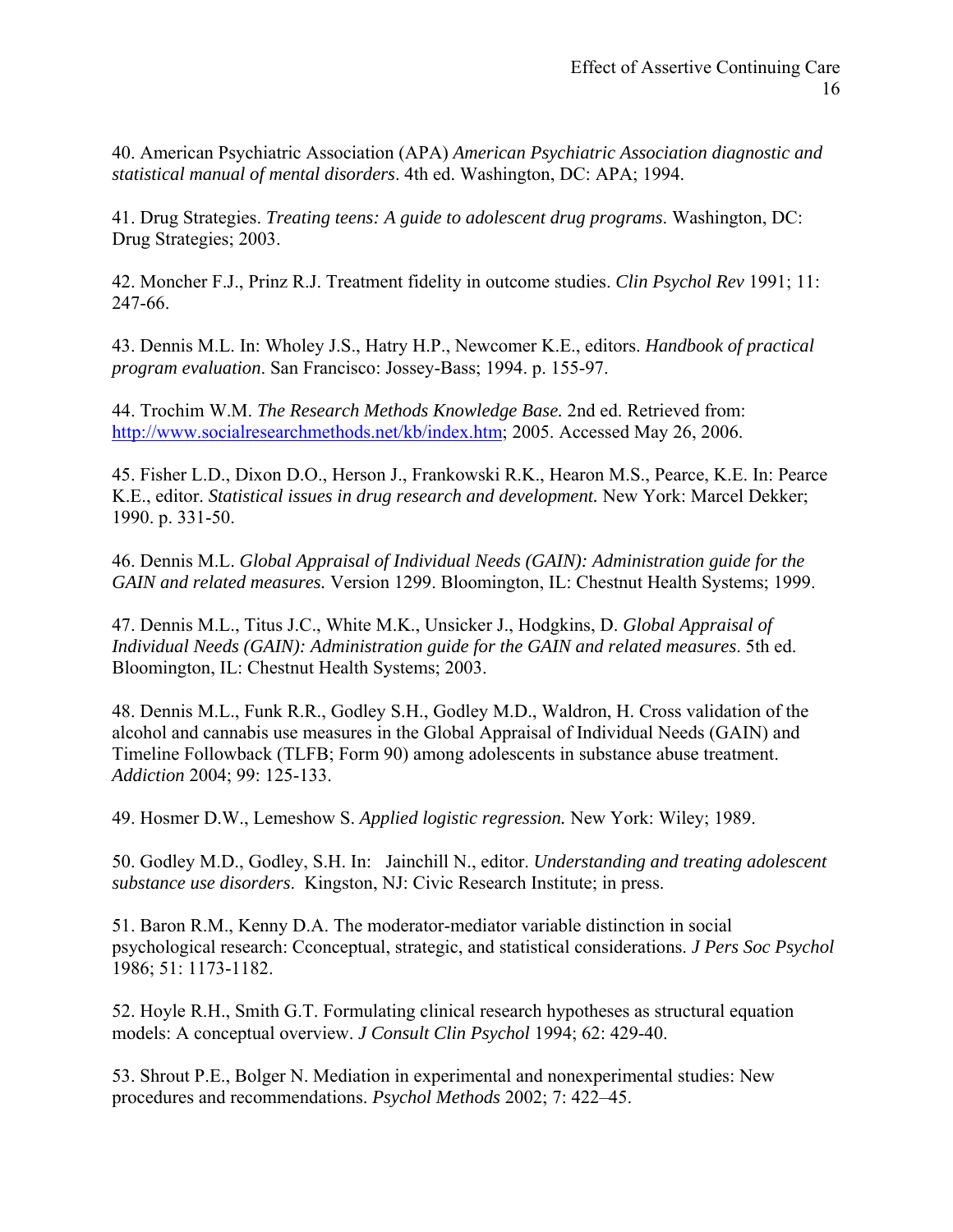54. McKay J.R. Is there a case for extended interventions for alcohol and drug use disorders? *Addiction* 2005; 100: 1594-1610.

55. Buchan B.J., Dennis M.L., Tims F.M., Diamond G.S. Cannabis use: Consistency and validity of self-report, on-site urine testing, and laboratory testing. *Addiction* 2002; 97: S98-S108.

56. Del Boca F.K., Noll J.A. Truth or consequences: The validity of self-report data in health services research on addictions. *Addiction* 2000; 95: S347-60.

57. Carroll K.M., Rounsaville B.J., Nich C., Gordon L.T., Wirtz P.W., Gavin, F. One-year follow-up of phychotherapy and pharmacotherapy for cocaine dependence. *Arch Gen Psychiatry*  1994; 51: 989-97.

58. Higgins S.T, Wong C.J., Badger G.J., Ogden D.E., Dantona, R.L. Contingent reinforcement increases cocaine abstinence during outpatient treatment and one year of follow-up. *J Consult Clin Psychol* 2000; 68: 64-72.

59. Dennis M.L. In: Morral A.R., Dennis, M.L., editors. *Problems of Drug Dependence 2001: Proceedings of the 63rd Annual Scientific Meeting*. Bethesda, MD: National Institute on Drug Abuse; 2002. p. 113-15.

60. Kaminer Y., Napolitano C. Dial for therapy: Aftercare for adolescent substance use disorders. *J Child Psychol Psychiatry* 2004; 43:1171-74.

61. McKay J.R., Lynch K.G., Shepard D.S., Ratichek S., Morrison R., Koppenhaver J. *et al.* The effectiveness of telephone-based continuing care in the clinical management of alcohol and cocaine use disorders: 12-month outcomes. *J Consult Clin Psychol* 2004; 72: 1-13.

62. Dennis M.L., Scott C.K., Funk R.R. An experimental evaluation of recovery management checkups (RMC) for people with chronic substance use disorders. *Eval Program Plann* 2003; 26: 339-52.

63. Petry N.M., Petrakis I., Trevisan L., Wiredu G., Boutros N., Martin B. *et al.* Contingency management interventions: From research to practice. *Am J Psychiatry* 2001; 158: 694-702.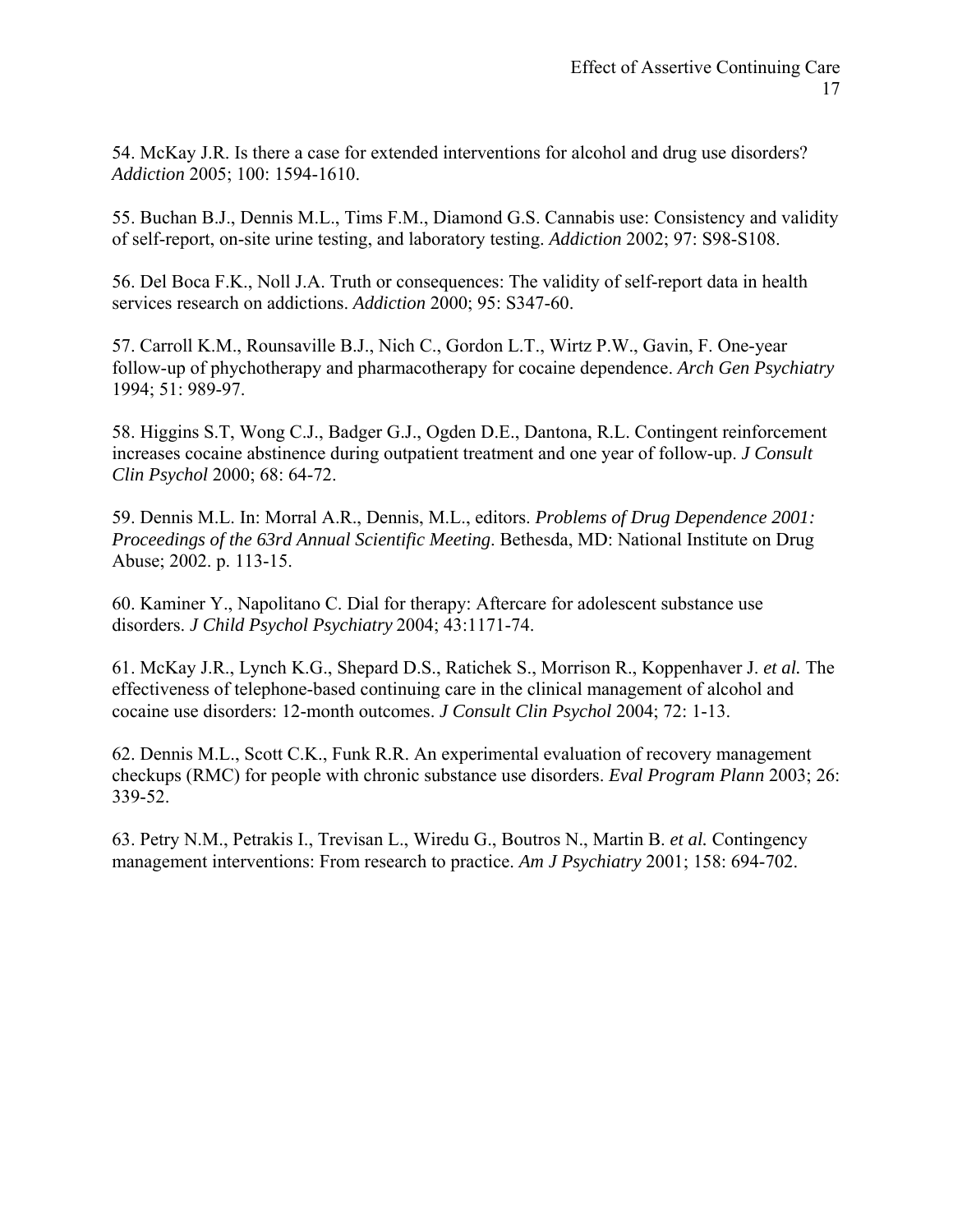Authors Note: This study was funded by the National Institute on Alcohol Abuse and Alcoholism, US Department of Health and Human Services (RO1 AA010368). The authors wish to acknowledge Bryan Garner and Kelli Wright for their contributions in manuscript preparation.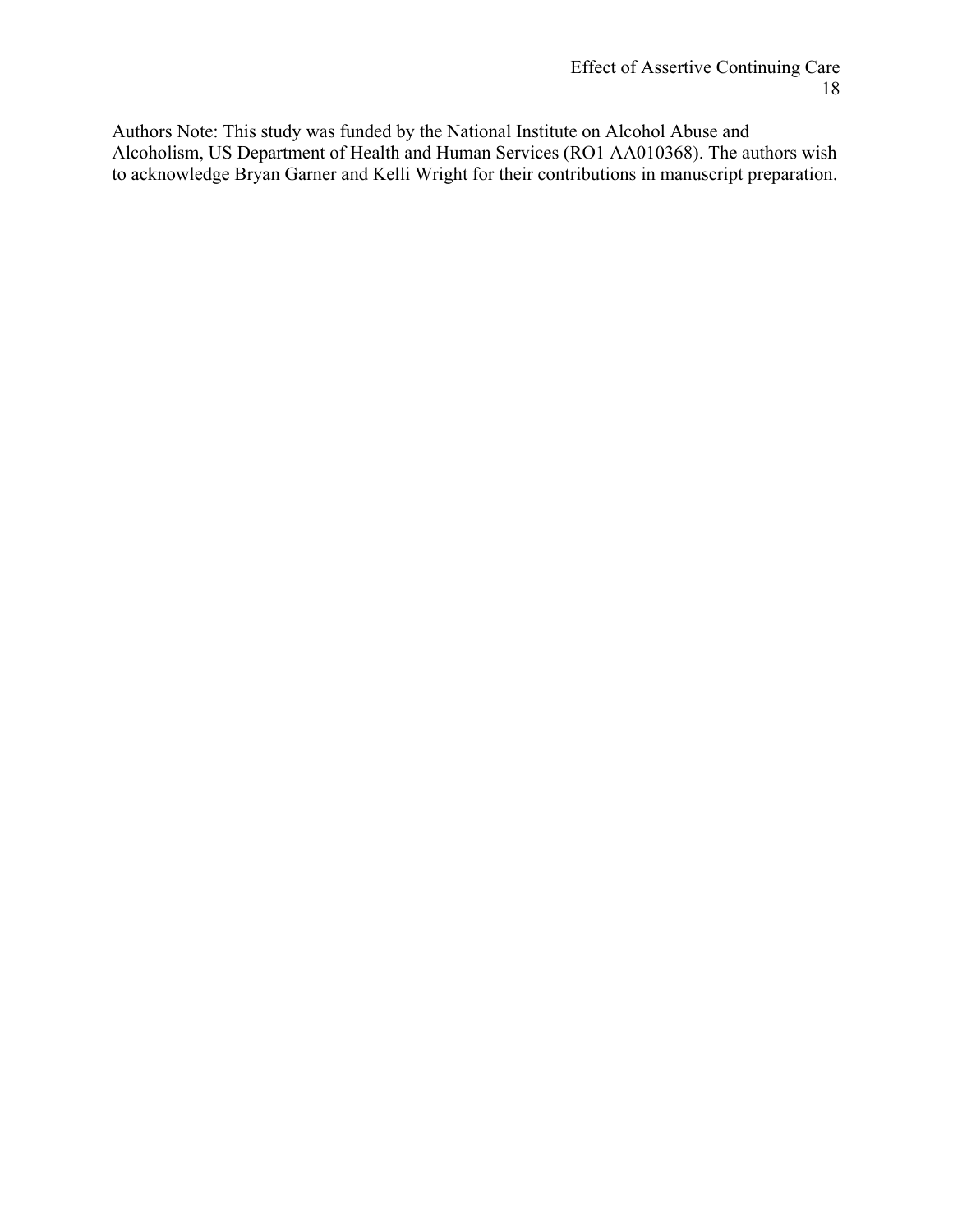|                                           |                                   | Usual<br>Continuing care<br>(UCC) | Assertive<br>Continuing Care<br>(ACC) |
|-------------------------------------------|-----------------------------------|-----------------------------------|---------------------------------------|
| Variable                                  |                                   | $(n=81)$                          | $(n=102)$                             |
| Male                                      |                                   | 73%                               | 70%                                   |
| Race:                                     | African American                  | 17%                               | 18%                                   |
|                                           | Caucasian                         | 76%                               | 71%                                   |
|                                           | Hispanic                          | 3%                                | 3%                                    |
|                                           | Other                             | 4%                                | 9%                                    |
| Age:                                      | $12 - 14$                         | 10%                               | 11%                                   |
|                                           | $15 - 16$                         | 48%                               | 42%                                   |
|                                           | $17 - 18$                         | 42%                               | 47%                                   |
| Education:                                | 6-8th grade (Junior High School)  | 41%                               | 33%                                   |
|                                           | 9-12th grade (High School)        | 59%                               | 67%                                   |
| Employment:                               | Full time $(35+)$ hours per week) | 3%                                | 11%                                   |
|                                           | Part time (1-34 hours per week)   | 4%                                | 3%                                    |
|                                           | Other                             | 94%                               | 86%                                   |
| Family:                                   | Two parents                       | 29%                               | 37%                                   |
|                                           | Single parent                     | 63%                               | 50%                                   |
|                                           | Other                             | 8%                                | 13%                                   |
| Any Criminal Justice System Involvement\b |                                   | 83%                               | 81%                                   |
|                                           | Probation                         | 44%                               | 50%                                   |
|                                           | Parole                            | $5\%$                             | $8\%$                                 |
|                                           | Other                             | 49%                               | 49%                                   |

## **Table 1: Demographic Characteristics at Residential Intake for Participants Assigned to the Two Continuing Care Groups\a**

\a No significant differences.

\b Subgroups below are not mutually exclusive.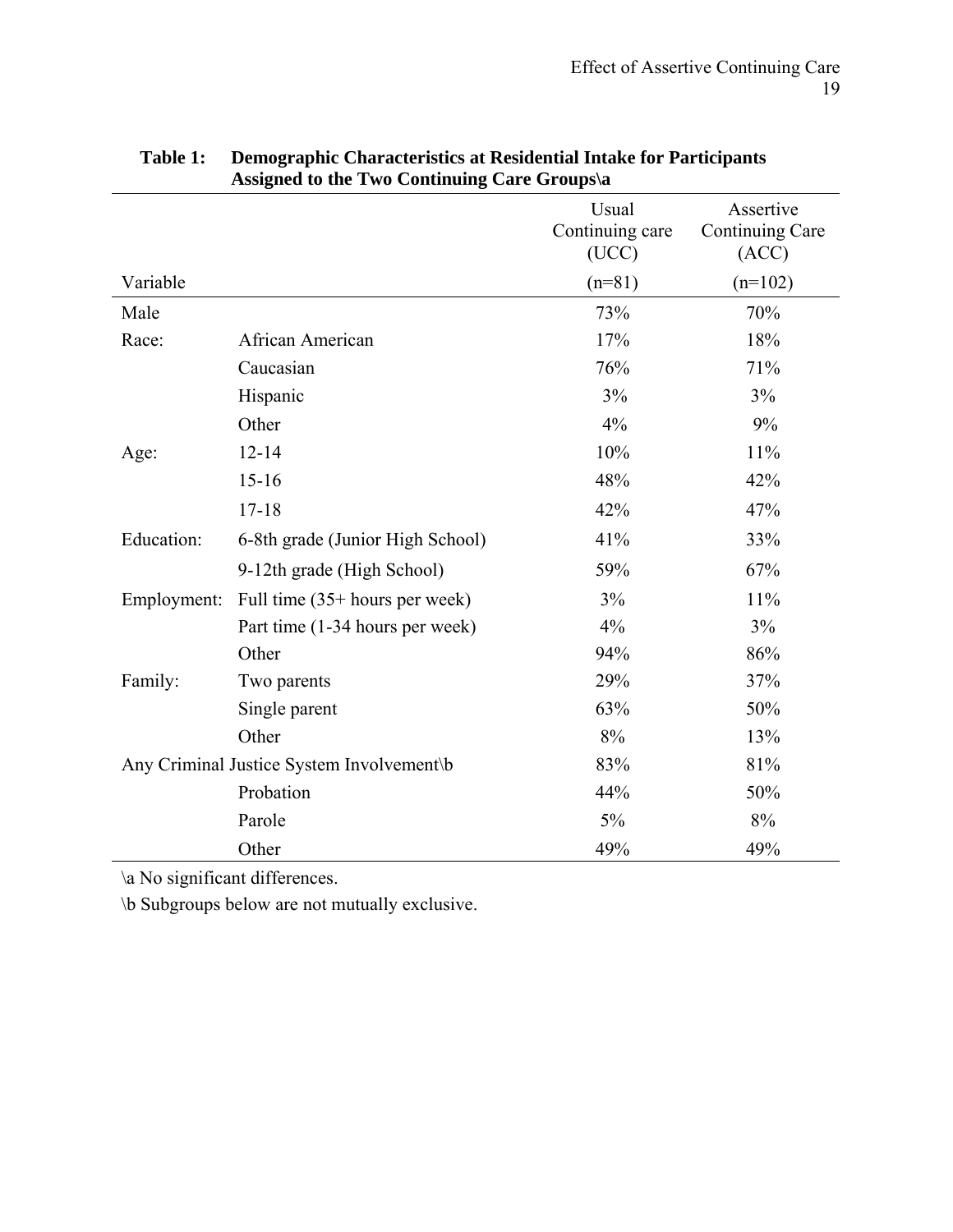|                    |                                                 | Usual<br>Continuing care<br>(UCC) | Assertive<br>Continuing Care<br>(ACC) |
|--------------------|-------------------------------------------------|-----------------------------------|---------------------------------------|
| Variable           |                                                 | $(n=81)$                          | $(n=102)$                             |
| Age of First Use:  | 10 and under                                    | 16%                               | 18%                                   |
|                    | $11 - 14$                                       | 73%                               | 70%                                   |
|                    | $15 - 18$                                       | 11%                               | 13%                                   |
| Alcohol Pattern\b: | Any Alcohol Use                                 | 62%                               | 57%                                   |
|                    | Weekly Alcohol Use                              | 26%                               | 28%                                   |
|                    | Any intoxication $(5+drinks)$                   | 47%                               | 47%                                   |
|                    | Peak BAC > .35 \c                               | 18%                               | 23%                                   |
|                    | Alcohol Abuse                                   | 30%                               | 34%                                   |
|                    | Alcohol Dependence                              | 52%                               | 55%                                   |
| Drug Use\b:        | Weekly Marijuana Use                            | 57%                               | 50%                                   |
|                    | <b>Weekly Cocaine Use</b>                       | 7%                                | 8%                                    |
|                    | Weekly Other Drug Use                           | 10%                               | 10%                                   |
|                    | Marijuana Dependence                            | 89%                               | 86%                                   |
|                    | Cocaine Dependence                              | 17%                               | 13%                                   |
|                    | Other Drug Dependence                           | 15%                               | 13%                                   |
| Mental Health:     | Major Depressive Disorder                       | 38%                               | 38%                                   |
|                    | <b>Generalized Anxiety</b>                      | 35%                               | 41%                                   |
|                    | <b>High Traumatic Stress</b>                    | 35%                               | 37%                                   |
|                    | <b>ADHD</b>                                     | 59%                               | 55%                                   |
|                    | <b>Conduct Disorder</b>                         | 64%                               | 70%                                   |
| Prior History of:  | <b>Mental Health Treatment</b>                  | 60%                               | 47%                                   |
|                    | <b>Substance Abuse Treatment</b>                | 69%                               | 71%                                   |
| Length of Stay\d:  | 1-3 weeks                                       | 28%                               | 22%                                   |
|                    | 4-12 Weeks                                      | 65%                               | 70%                                   |
|                    | $13+$ weeks                                     | 6%                                | 9%                                    |
|                    | Successfully Completed Residential Treatment\d: | 51%                               | 53%                                   |

## **Table 2: Clinical Characteristics at Residential Intake for Participants Assigned to the Two Continuing Care Groups\a**

\a No significant differences.

\b "Usage" based on the 90 days prior to intake; diagnosis based on lifetime.

\c Blood alcohol content (BAC) estimated using method described in Dennis *et al.*

\d Length of stay and completion of the residential treatment immediately preceding randomization.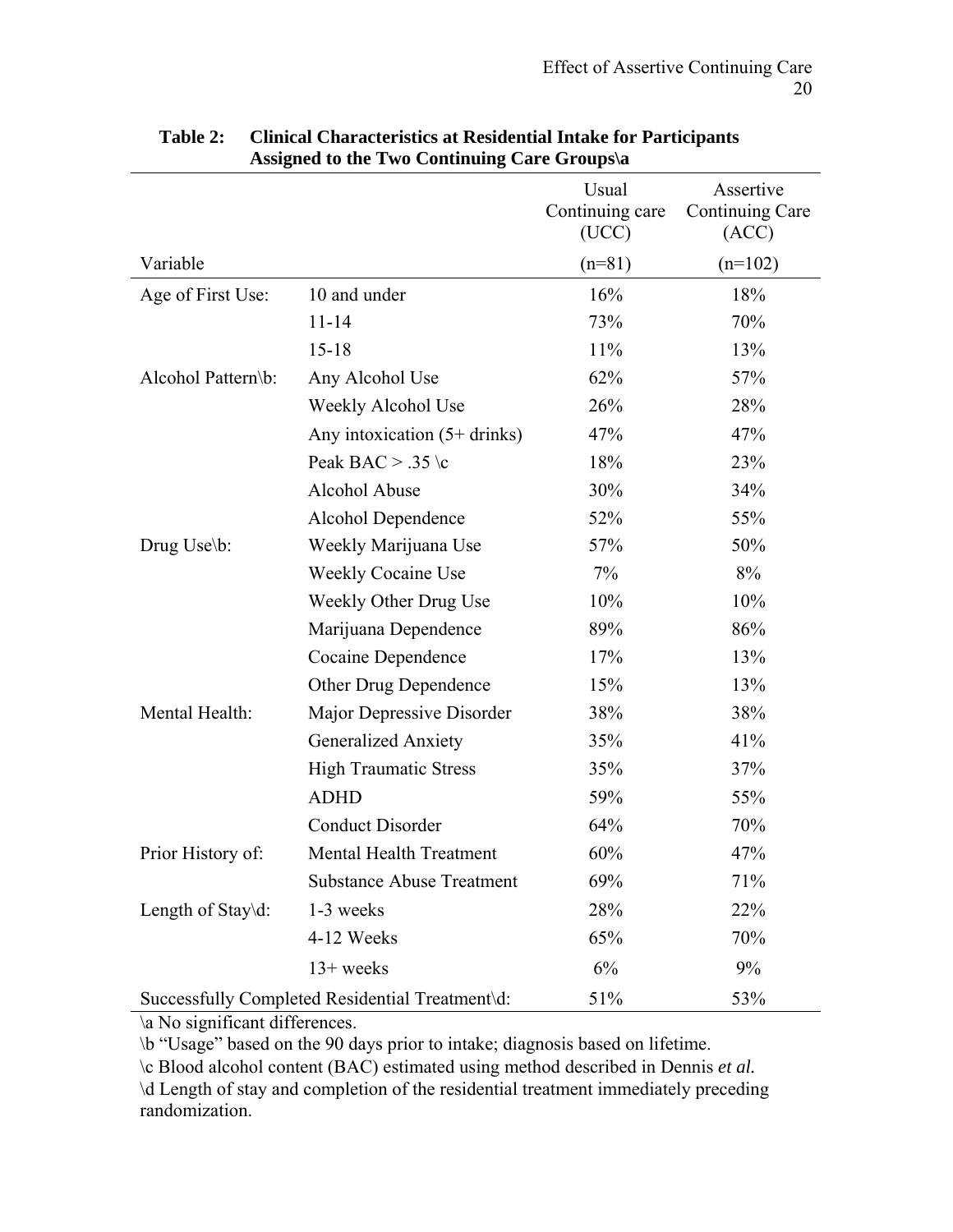#### **Table 3: Summary of Key Measures**

**Condition (ACC):** A dichotomous variable for randomized condition with Assertive

Continuing Care  $=1$  and Usual Continuing Care  $=0$ .

**Discharge Status:** Adolescents categorized as: "As Planned" for treatment complete and "Unplanned" for leaving Against Staff Advice or leaving At Staff Request.

**Linkage to and Sessions of Continuing Care:** The intermediate outcomes of linkage to and participation in continuing care were measured using self-reported continuing care sessions (outpatient and intensive outpatient treatment) from the GAIN-M90 at three months post-discharge plus case manager reports of ACC services provided from the SCL's.

**General Continuing Care Adherence (GCCA):** A count of continuing care services adolescents reported receiving (out of 12). This scale was developed by interviewing providers of continuing care services at 12 different organizations in the catchment area. See Figure 1 for list of services. Cronbach's alpha for this measure was .90.

**Abstinence During the One-Three Months Post-Discharge:** Defined as no selfreported use during the first three months after residential discharge. Comparing immediate abstinence with urine screens for marijuana at three months, the false negative rate (client reports no use but has positive urine screen) is 8% with a kappa of .83.

**Abstinence During the Four-Nine Months Post-Discharge:** Defined as no selfreported use during the fourth through the ninth months (measured at the six- and ninemonth post-discharge interviews).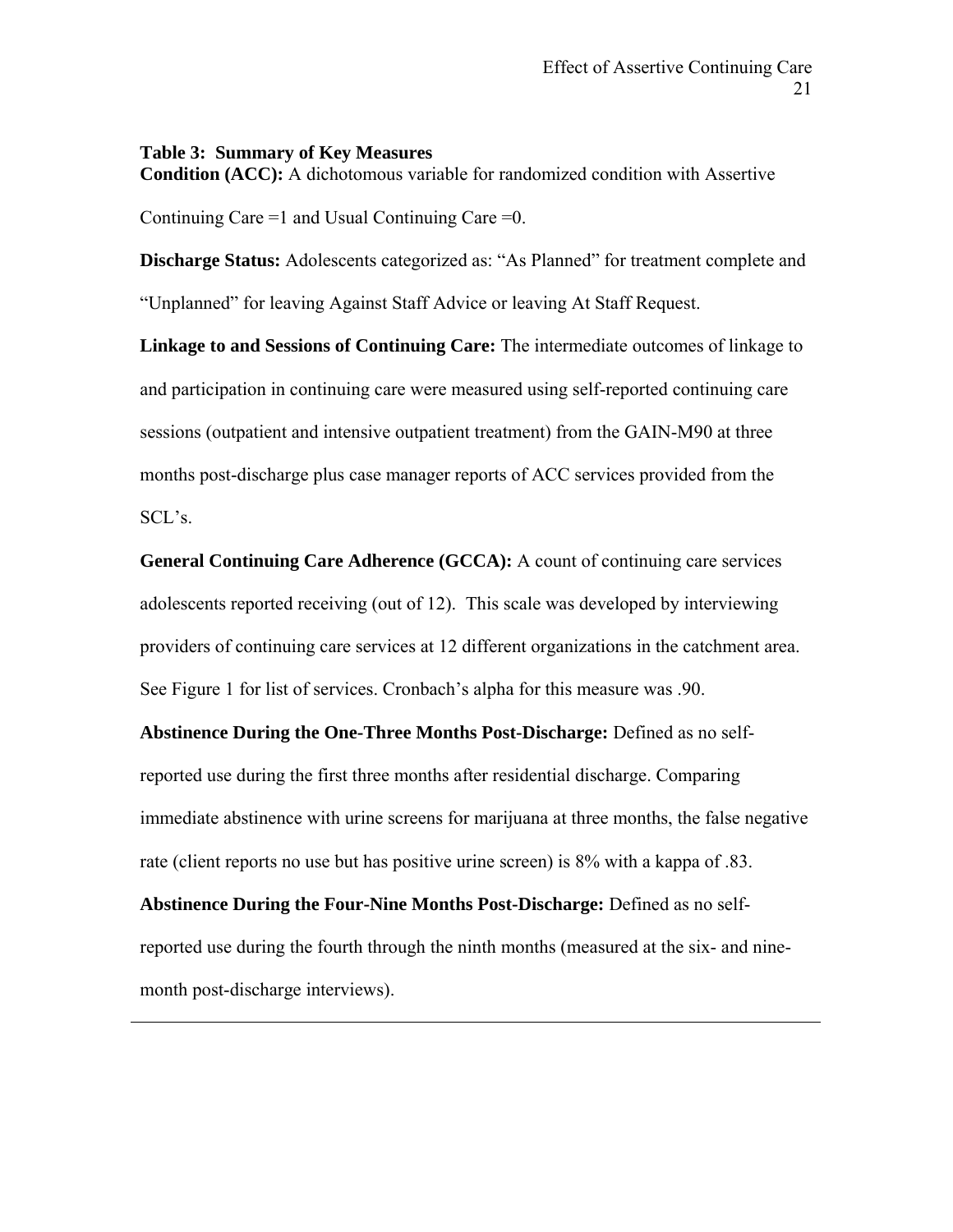|           | Remained  |          |            |            |             |        |      |       |
|-----------|-----------|----------|------------|------------|-------------|--------|------|-------|
|           | Abstinent | UCC      | <b>ACC</b> | Percent    | Effect      | $Chi-$ |      |       |
| Substance | for       | $(n=78)$ | $(n=98)$   | Increase\a | $Size \, b$ | Square | D    | Power |
| Any AOD   | 3 months  | 28%      | 38%        | 36%        | 0.21        | 1.91   | 0.20 | 29%   |
|           | 9 months  | 19%      | 28%        | 44%        | 0.17        | 1.66   | 0.22 | 29%   |
| Alcohol   | 3 months  | 44%      | 50%        | 14%        | 0.13        | 0.60   | 0.45 | 12%   |
|           | 9 months  | 26%      | 31%        | 20%        | 0.10        | 0.53   | 0.50 | 11%   |
| Marijuana | 3 months  | 39%      | 52%        | 34%        | 0.29        | 2.98   | 0.10 | 41%   |
|           | 9 months  | 26%      | 41%        | 59%        | 0.32        | 4.45   | 0.04 | 56%   |

**Table 4 Direct Effects of ACC on Sustained Abstinence** 

\a (ACC%-UCC%)/UCC%

 $\bb{R}$  Cohen's effect size d = 2\*ASIN(ACC%) - 2\*ASIN(UCC%)

Note, bolded cells on the right are more than 20% increase in abstinence, effect size of .2 or more, probability of type 1 error less than .05, and power over 80% (none).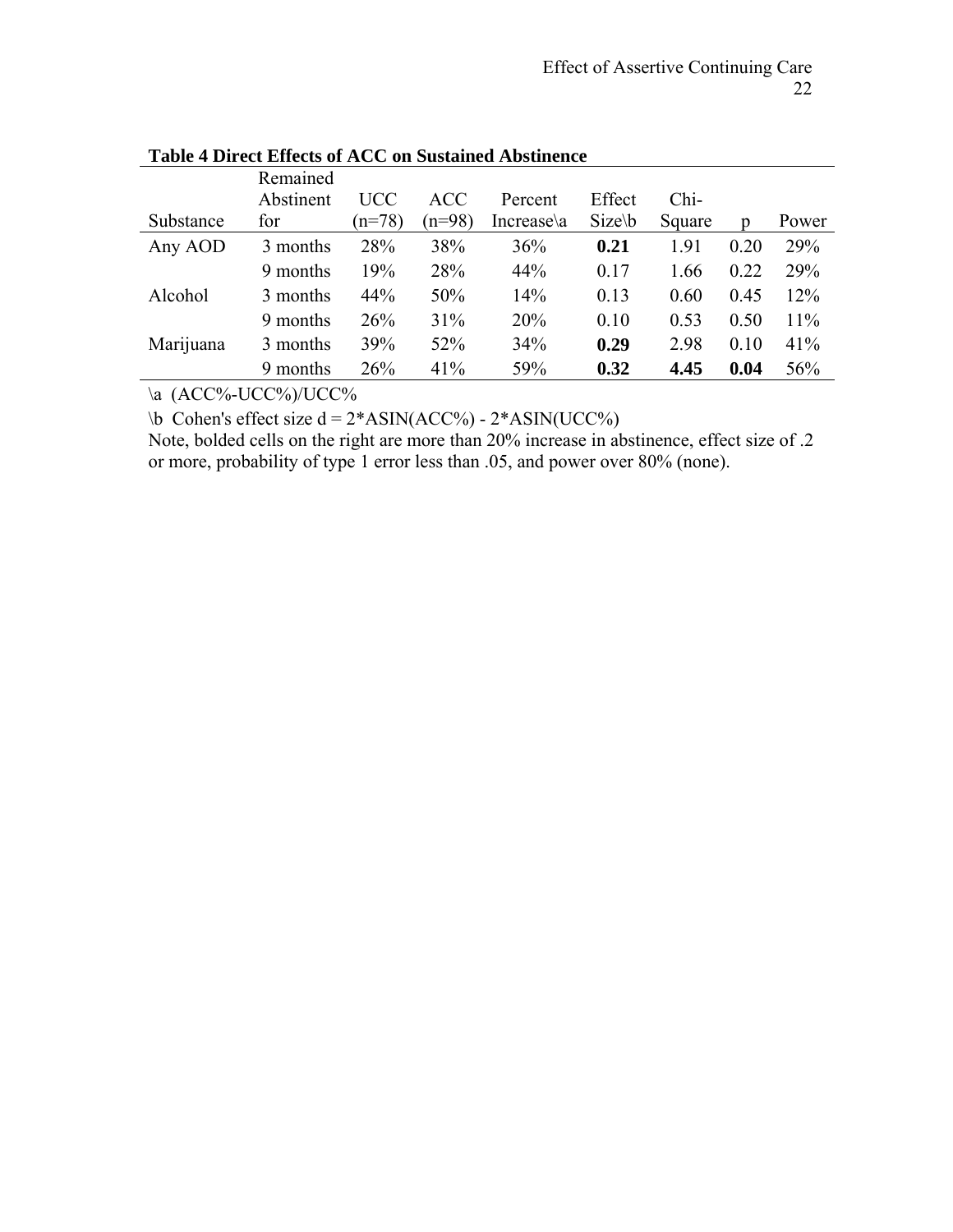|                         |                             | <b>Odds Ratio</b>           |                  |                  |  |  |
|-------------------------|-----------------------------|-----------------------------|------------------|------------------|--|--|
|                         |                             | (95% confidence intervals)  |                  |                  |  |  |
|                         |                             |                             | Abstained during | Abstained during |  |  |
| Dependent               |                             | <b>GCCA</b>                 | the 1-3 Months   | the 4-9 Months   |  |  |
| Variable                | Predictors                  | Median Split                | Post-Discharge   | Post-Discharge   |  |  |
| Above Median<br>on GCCA | <b>ACC</b>                  | $3.35*$<br>$(1.79, 6.25)^*$ |                  |                  |  |  |
| <b>AOD</b> Use          | <b>ACC</b>                  |                             | 1.27             | 0.60             |  |  |
|                         |                             |                             | (0.64, 2.49)     | (0.28, 1.29)     |  |  |
|                         | High GCCA                   |                             | $2.16*$          | 0.76             |  |  |
|                         |                             |                             | (1.10, 4.23)     | (0.35, 1.67)     |  |  |
|                         | <b>Abstinent 1-3 Months</b> |                             |                  | $11.16*$         |  |  |
|                         |                             |                             |                  | (5.12, 24.33)    |  |  |
| Alcohol Use             | <b>ACC</b>                  |                             | 1.05             | 0.67             |  |  |
|                         |                             |                             | (0.56, 1.97)     | (0.33, 1.34)     |  |  |
|                         | High GCCA                   |                             | $1.94*$          | 1.04             |  |  |
|                         |                             |                             | (1.04, 3.64)     | (0.51, 2.10)     |  |  |
|                         | <b>Abstinent 1-3 Months</b> |                             |                  | $5.47*$          |  |  |
|                         |                             |                             |                  | (2.77, 10.81)    |  |  |
| Marijuana Use           | <b>ACC</b>                  |                             | 1.41             | 0.69             |  |  |
|                         |                             |                             | (0.75, 2.66)     | (0.33, 1.46)     |  |  |
|                         | High GCCA                   |                             | $1.98*$          | 0.76             |  |  |
|                         |                             |                             | (1.05, 3.72)     | (0.36, 1.62)     |  |  |
|                         | <b>Abstinent 1-3 Months</b> |                             |                  | $11.15*$         |  |  |
|                         |                             |                             |                  | (5.31, 23.40)    |  |  |

## **Table 5. Odds Ratios for Direct and Indirect Effects of ACC on GCCA and Abstinence**

Note. ACC=random assignment to Assertive Continuing Care, High GCCA= Above median (7+ out of 12 criteria) on General Continuing Care Adherence. \*  $p < .05$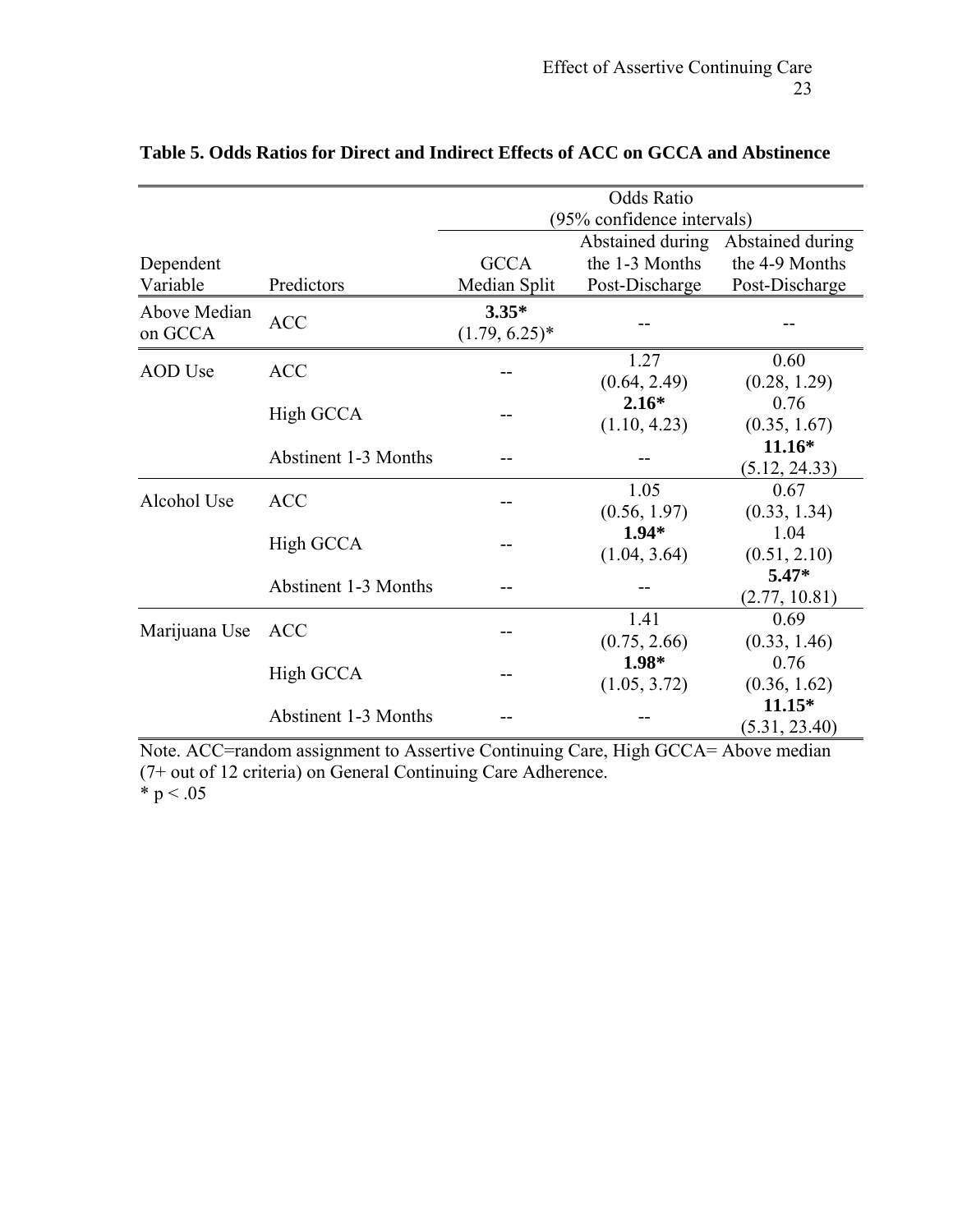## **Figure 1. General Continuing Care Adherence (GCCA) Services by Condition**.

This figure reports the percent of adolescents in each condition meeting each of GCCA criteria in the first 90 days after discharge. The last set of bars are the percent meeting seven or more of 12 criteria (i.e., above the median).